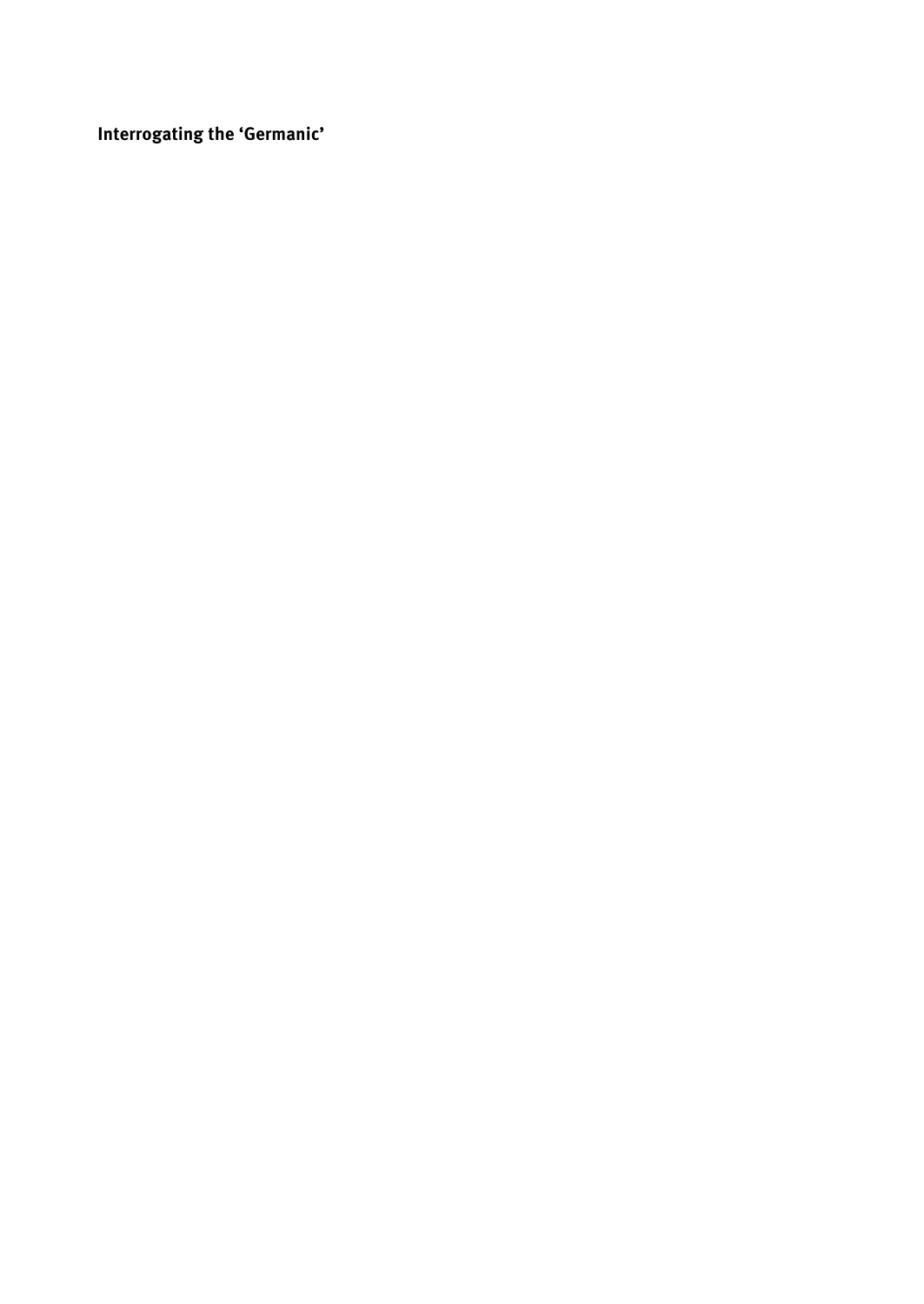## Ergänzungsbände zum Reallexikon der Germanischen Altertumskunde

Herausgegeben von Sebastian Brather, Wilhelm Heizmann und Steffen Patzold

## Band 123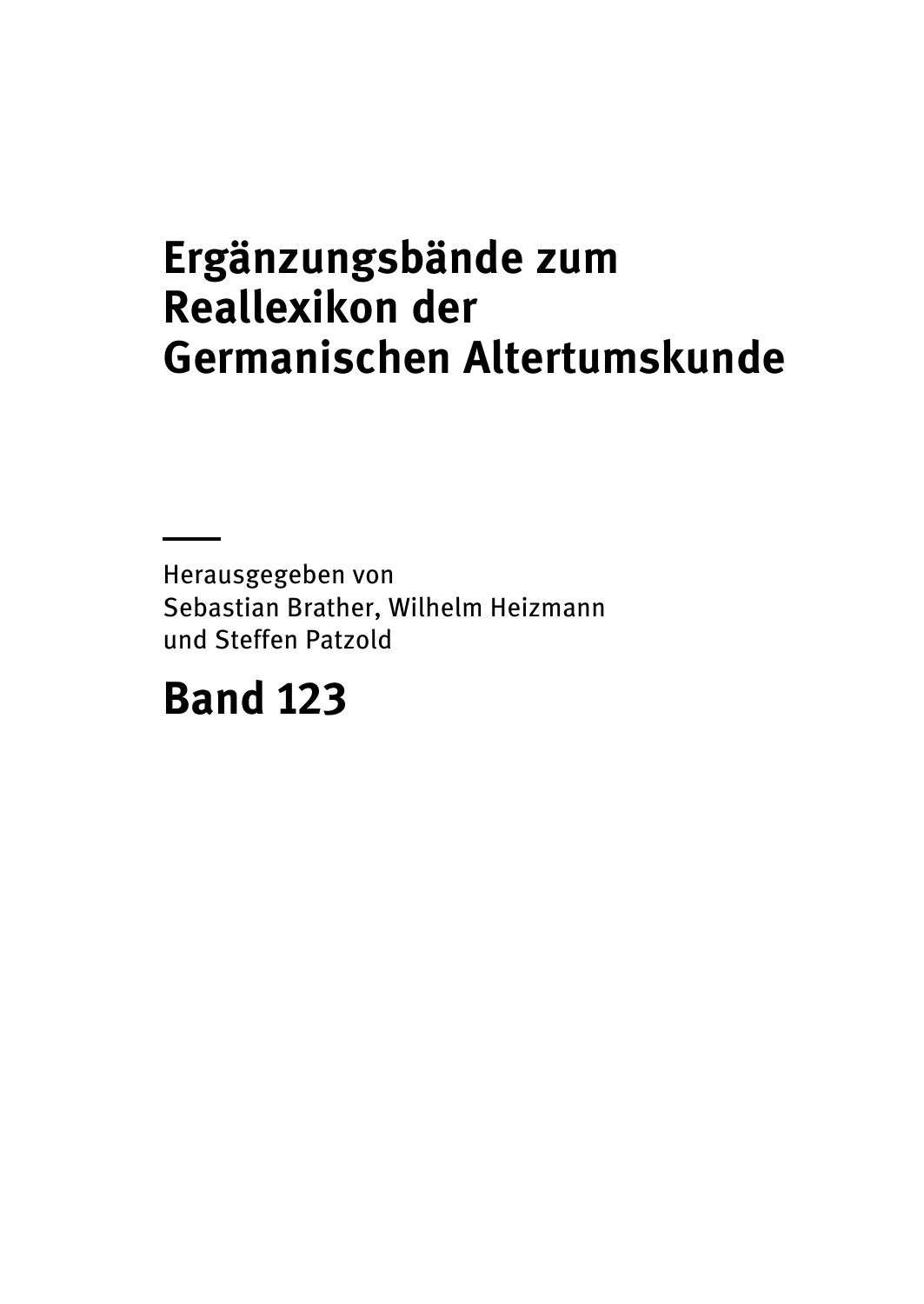# Interrogating the 'Germanic'

A Category and its Use in Late Antiquity and the Early Middle Ages

Edited by Matthias Friedrich and James M. Harland

**DE GRUYTER**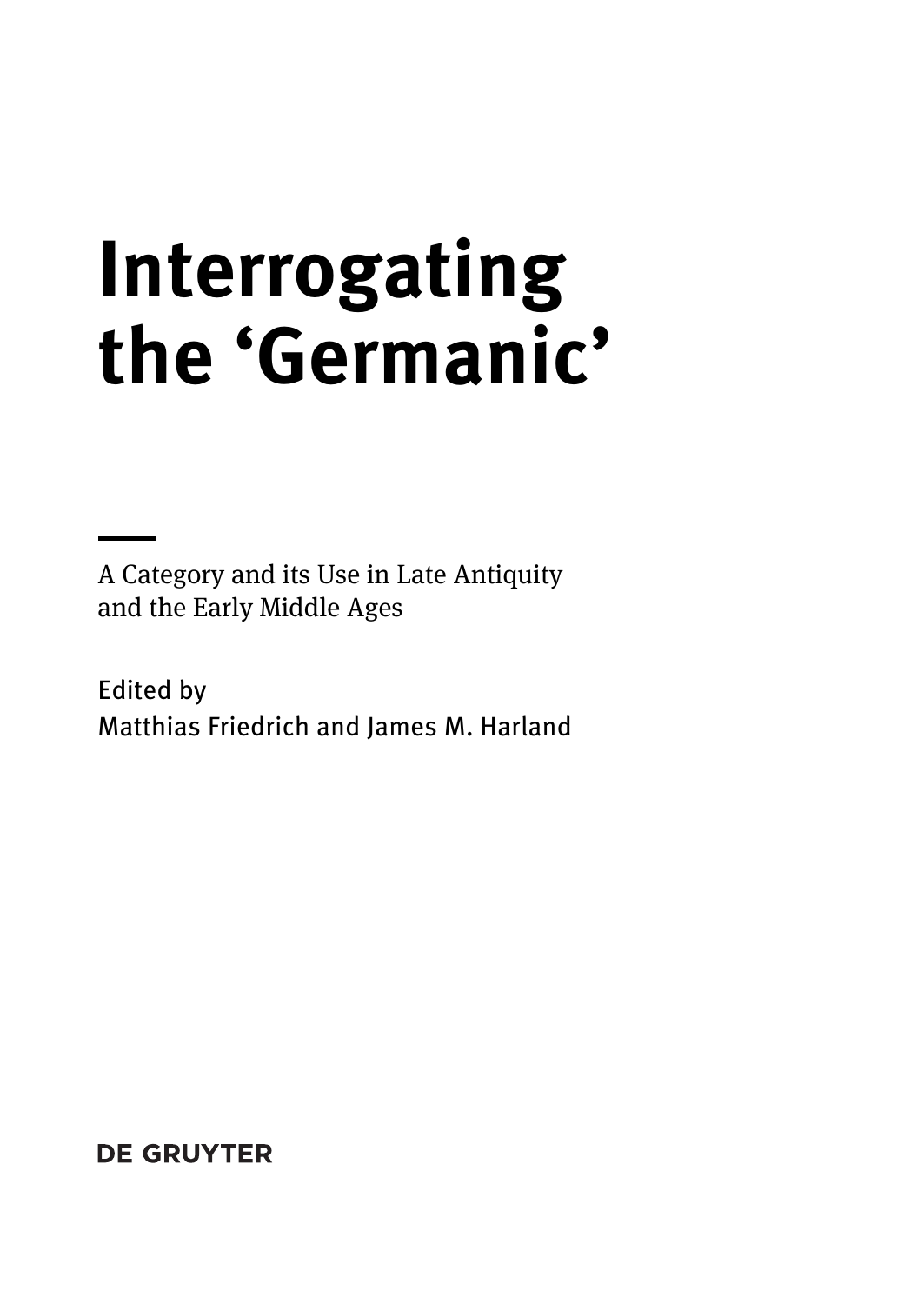ISBN 978-3-11-069976-0 e-ISBN (PDF) 978-3-11-070162-3 e-ISBN (EPUB) 978-3-11-070173-9 ISSN 1866-7678

Library of Congress Control Number: 2020946663

#### Bibliographic information published by the Deutsche Nationalbibliothek

The Deutsche Nationalbibliothek lists this publication in the Deutsche Nationalbibliografie; detailed bibliographic data are available on the Internet at [http://dnb.dnb.de.](http://dnb.dnb.de)

© 2021 Walter de Gruyter GmbH, Berlin/Boston Typesetting: Integra Software Services Pvt. Ltd. Printing and binding: CPI books GmbH, Leck

[www.degruyter.com](http://www.degruyter.com)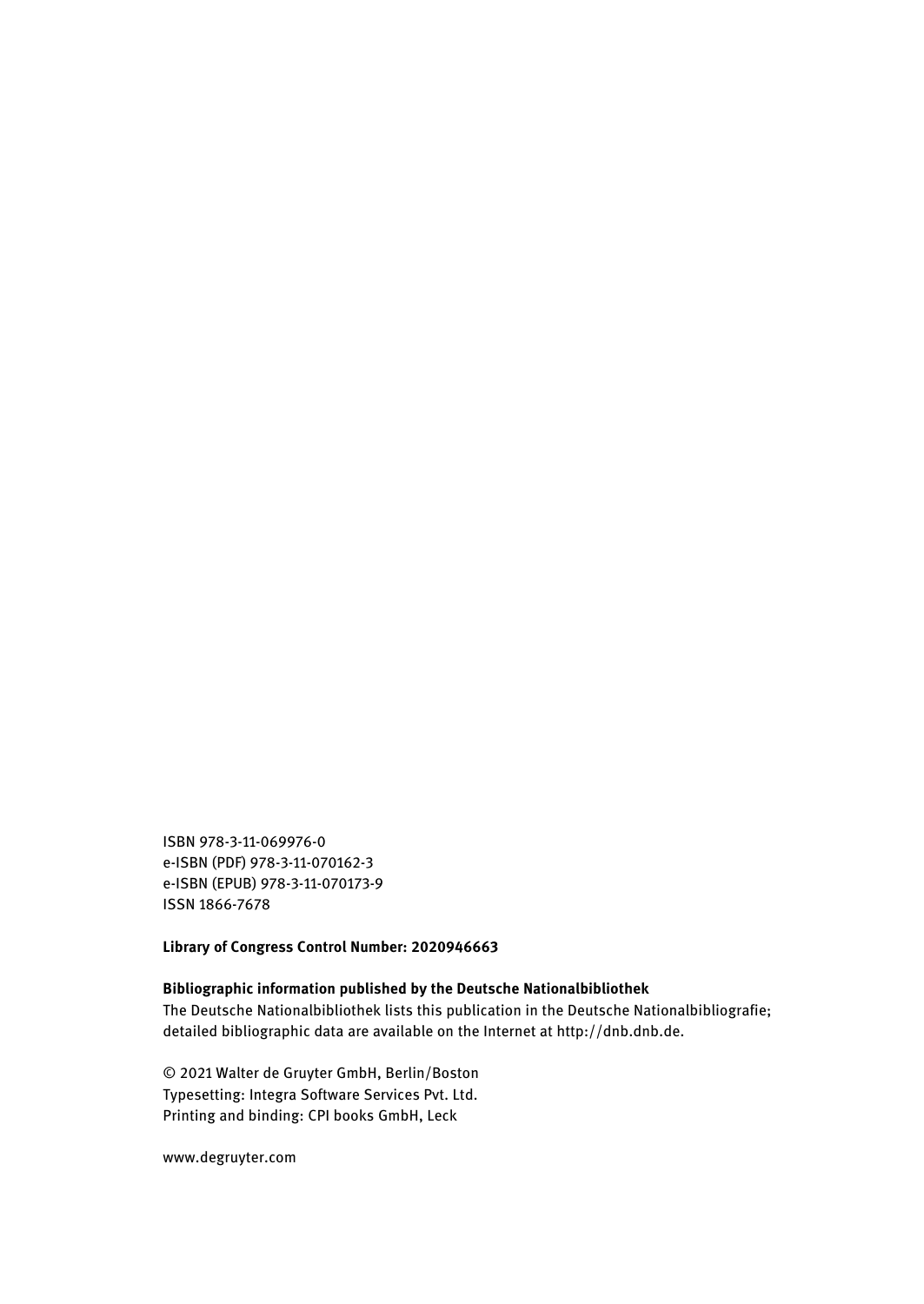#### Contents

List of Contributors - VII

James M. Harland and Matthias Friedrich Introduction: The 'Germanic' and its Discontents -- 1

Michael Kulikowski The Marriage of Philology and Race: Constructing the 'Germanic' - 19

Roland Steinacher Rome and Its Created Northerners -31

Stefan Donecker Re-inventing the 'Germanic' in the Early Modern Era: Omnes Germani sunt, contra fabulas quorundam -67

Cătălin Țăranu The Balloon that Wouldn't Burst: A Genealogy of 'Germanic' -89

Otávio Luiz Vieira Pinto What Can Cultural Anthropology Do for Medievalists? A Methodological Discussion of Ethnicity Applied to Late Antique and Early Medieval History -111

Michael J. Kelly From Rhetoric to Dialectic: The Becoming 'Germanic' of Visigothic (Legal-)Literature, and (Postulating) the End of a 'Truth' -127

Veronika Egetenmeyr Sidonius Apollinaris's Use of the Term Barbarus: An Introduction -- 145

James M. Harland A Habitus Barbarus in Sub-Roman Britain? -167

Steve Walker A Farewell to Arms: Germanic Identity in Fifth-Century Britain 189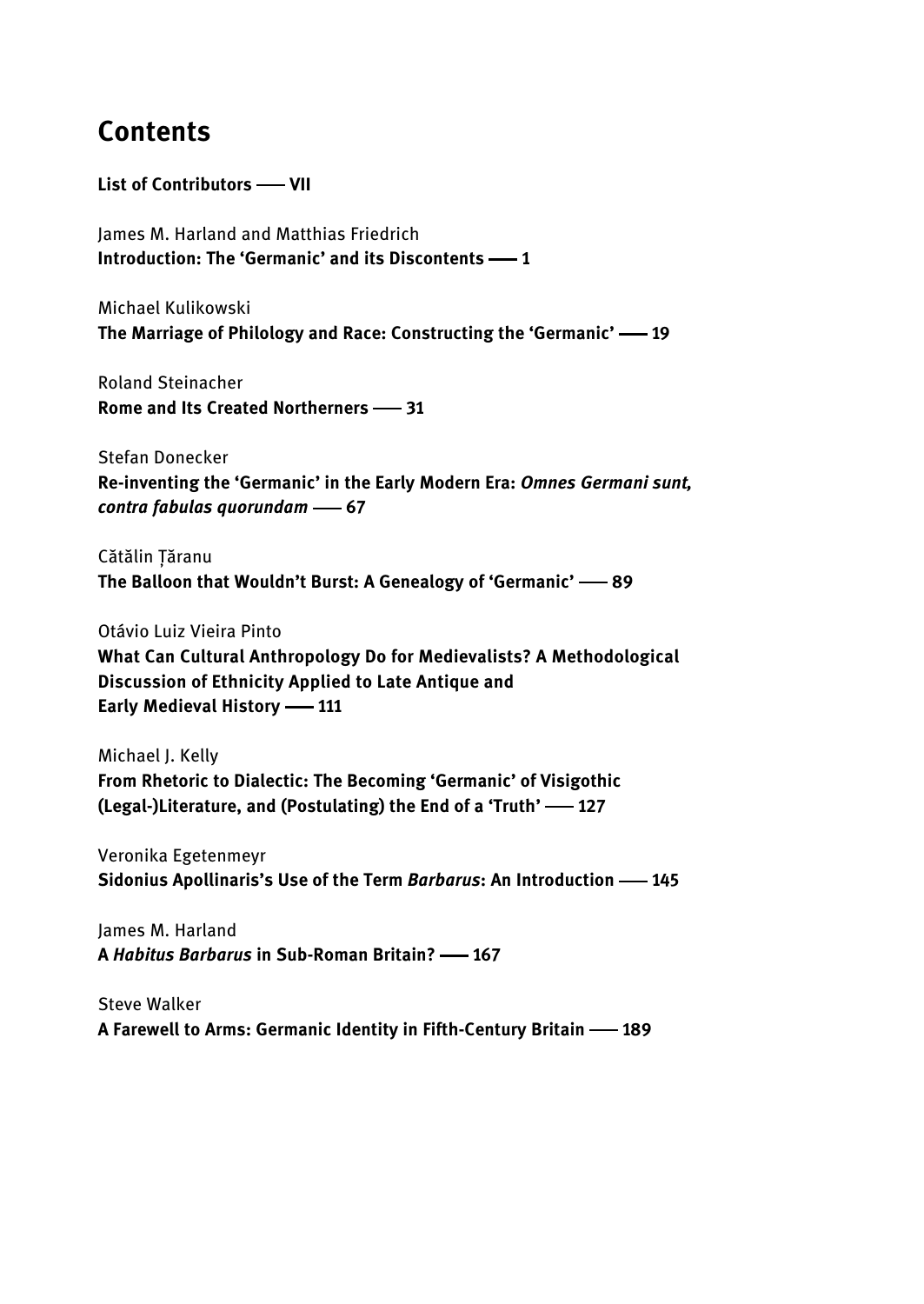VI - Contents

Sebastian Brather

Germanic or Slavic? Reconstructing the Transition from Late Antiquity to the Early Middle Ages in East Central Europe -211

Ludwig Rübekeil Linguistic Labels and Ethnic Identity -225

Nelson Goering (Proto-)Germanic Alliterative Verse: Linguistic Limits on a Cultural Phenomenon - 241

Erin Sebo The Limits of Obligation and Friendship: Hrothgar, Beowulf, and the 'Germanic' Ideal -251

 $Index -267$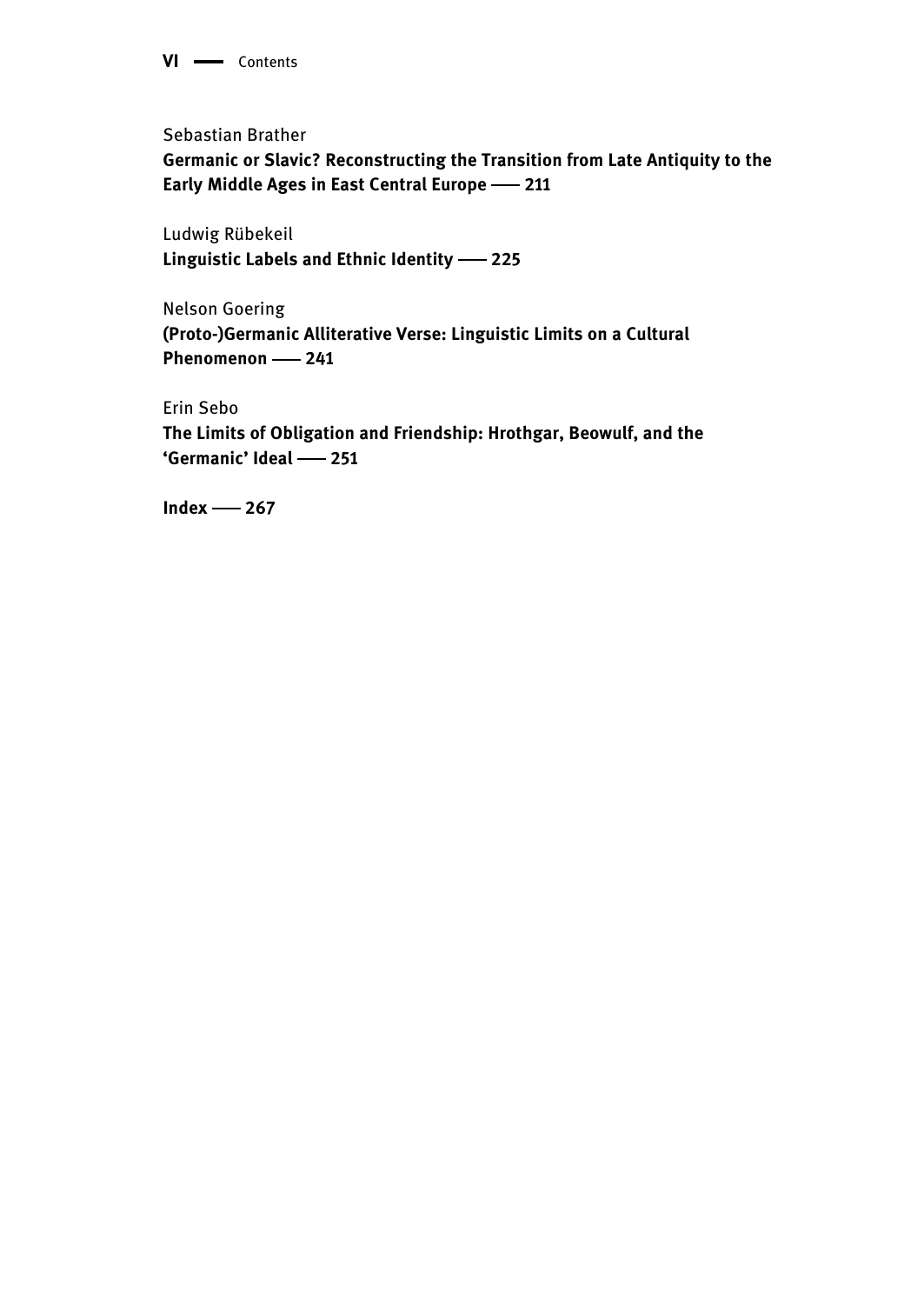### List of Contributors

Sebastian Brather is Professor of Protohistoric and Medieval Archaeology in the Institut für Archäologische Wissenschaften, at the Albert-Ludwigs-Universität Freiburg, Germany

Stefan Donecker is a Postdoctoral Research Fellow in the Institute for Medieval Research, at the Austrian Academy of Sciences, Vienna

Veronika Egetenmeyr is a Postdoctoral Research Fellow in the Historisches Institut at the Universität Greifswald, Germany

Matthias Friedrich is a Postdoctoral Research Fellow in the Department of Prehistoric and Historical Archaeology, at the University of Vienna, Austria

Nelson Goering is a British Academy Fellow in Linguistics in the Faculty of Linguistics, Philology and Phonetics at the University of Oxford, United Kingdom

James M. Harland is a Postdoctoral Research Fellow in the Seminar für Alte Geschichte, at the Eberhard Karls Universität Tübingen, Germany

Michael J. Kelly is Visiting Assistant Professor in Classics and Comparative Literature at the State University of New York, Binghamton, USA

Michael Kulikowski is the Edwin Erle Sparks Professor of History, Classics and Ancient Mediterranean Studies, and Head of Department, in the Department of History at the Pennsylvania State University, USA

Otávio Luiz Viera Pinto is Professor of African History in the Department of History at the Universidade Federal do Paraná, Brazil

Ludwig Rübekeil is Professor of Germanic Philology in the Deutsches Seminar, at the Universität Zurich, Switzerland

Erin Sebo is Senior Lecturer in Medieval Literature in the College of Arts, Humanities and Social Sciences at Flinders University, Australia

Roland Steinacher is Professor of Ancient History at the Institut für Alte Geschichte und Altorientalistik at the Universität Innsbruck, Austria

Cătălin Tăranu is a Postdoctoral Research Fellow at the Institute for Research in the Humanities, at the New Europe College, Bucharest, Romania

Steve Walker is a PhD Candidate in the Department of History at the University of Birmingham, UK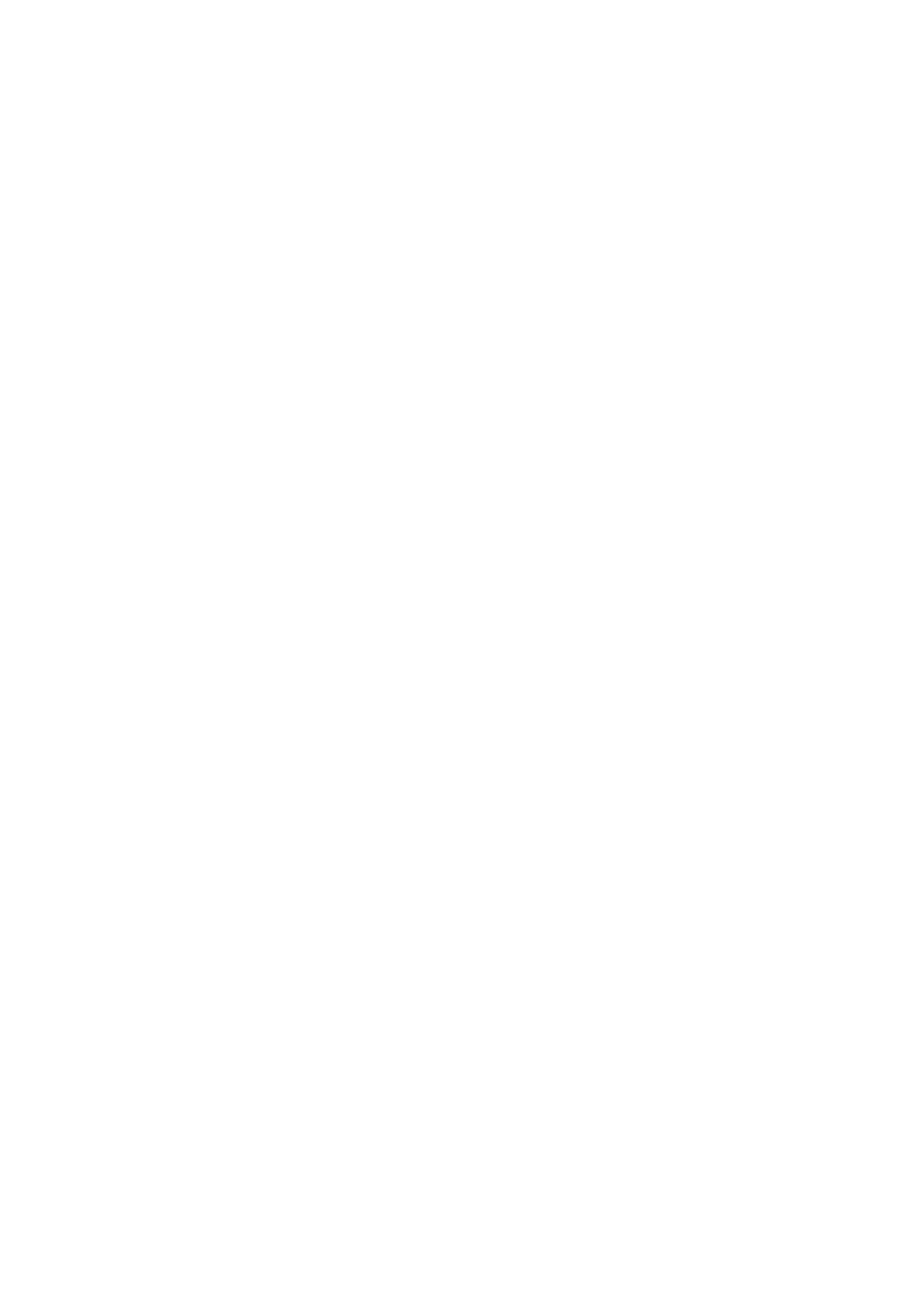#### James M. Harland and Matthias Friedrich Introduction: The 'Germanic' and its **Discontents**

The origins of this volume lie in a chance meeting between the two editors, while both were postgraduate students at the University of York in 2015. A copy of another volume from the RGA Ergänzungsbände, Philipp von Rummel's groundbreaking Habitus barbarus, is ultimately responsible.<sup>1</sup> One, walking by the other's desk, spied a copy of that volume, and expressed surprise that a British scholar should have interest in archaeological research coming out of Freiburg, which has been notable in Germany in recent years for its challenges to interpretative paradigms regarding ethnic and cultural identity in the late Roman and early medieval periods.<sup>2</sup> Neither of us had met at this point, and Friedrich quickly outed himself as a Freiburg graduate. Harland was shocked meanwhile, that he had not only encountered another graduate student of late antique 'Germanic' archaeology (neither of us, ironically, were based in York's Department of Archaeology and students of this theme were in any case rare in York at the time), but one who might actually *agree* with him about the problems with using such labels at all.

This event (and, specifically, the excitement at finding a fellow dissenter) highlights how isolating it can feel to be sceptical about the notion of 'Germanic antiquity' today. This is a puzzling situation, because doubt about the validity of such an analytical framework is hardly new. The modern cultural construct of the 'Germanic' is an invention of the early modern period, and owes its origins to the rediscovery, in the fifteenth century, of Tacitus's Germania. As Stefan Donecker shows us in his article for this volume, even the early modern humanists who attempted to establish and identify 'Germanic' ethnographic traits struggled, despite their seemingly rich source

<sup>1</sup> Philipp von Rummel, Habitus barbarus: Kleidung und Repräsentation spätantiker Eliten im 4. und 5. Jahrhundert, Ergänzungsbände zum Reallexikon der germanischen Altertumskunde 55 (Berlin: De Gruyter, 2007)

<sup>2</sup> For the Freiburg School, see, e.g., Sebastian Brather, Ethnische Interpretationen in der Frühgeschichtlichen Archäologie, Ergänzungsbände zum Reallexikon der Germanischen Altertumskunde 42 (Berlin: De Gruyter, 2004); Philipp von Rummel, "Gotisch, barbarisch oder römisch? Methodologische Überlegungen zur ethnischen Interpretation von Kleidung," in Archaeology of Identity/Archäologie der Identität, edited by Walter Pohl and Mathias Mehoffer (Vienna: Verlag ÖAW, 2010), 52–53; Guy Halsall, "Commentary Two: Careful with that Axe, Eugenius," in Cemeteries and Society in Merovingian Gaul: Selected Studies in History and Archaeology, 1992–2009 (Leiden: Brill, 2010), 131–68; For the historiographical origins of modern 'Germanic' archaeology, Bonnie Effros, Uncovering the Germanic Past (Oxford: Oxford Univ. Press, 2012). For more critical views of the Freiburg School, cf. e. g. Florin Curta, "Medieval Archaeology and Ethnicity: Where are We?," History Compass 9, no. 7 (2011): 537–48 or Curta, "The Elephant in the Room: A Reply to Sebastian Brather," Ephemeris Napocensis 23 (2013): 163–74.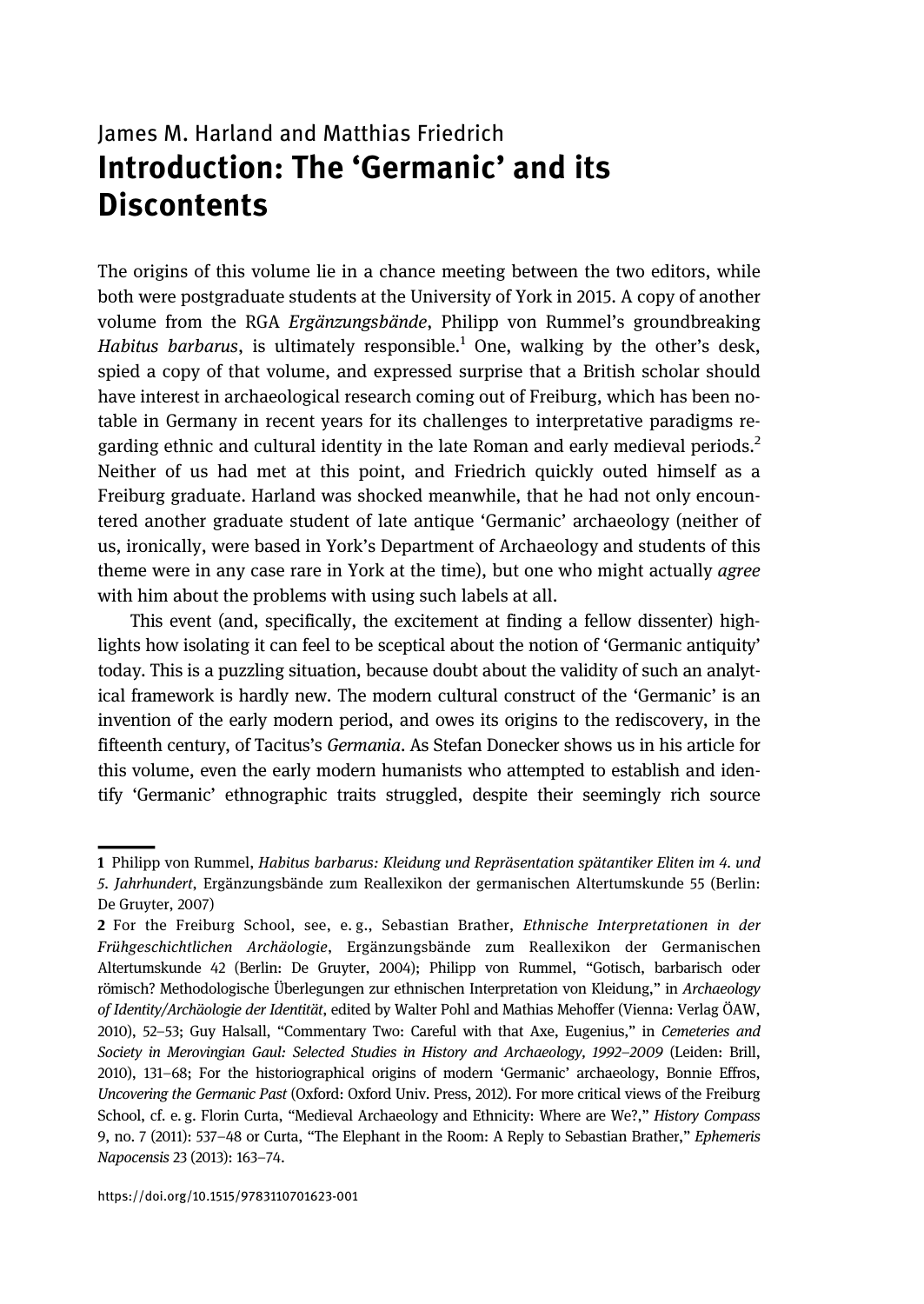material, to reconcile a variety of competing narratives (which ranged from the biblical to the Hellenistic) with the new notions of autochthony that the "Tacitean paradigm" introduced. This struggle resulted in a vision of the Germani that might, Donecker suggests below, have been rather more fluid than the stable ethnonationalist categories which became fixed after the professionalisation of scientific philology in the nineteenth century.

That such a struggle existed from the earliest stages of the invention of the notion of a 'Germanic' people can today feel difficult to believe. For many, late Antiquity and the early Middle Ages were the 'Germanic world'. The fourth to sixth centuries CE are usually portrayed, certainly in the popular imagination, and all too frequently in scholarly discourse, as a period in which all-conquering 'Germanic' barbarians from the distant north overran and demolished the Western Roman Empire, before founding new successor kingdoms in its ruins.<sup>3</sup> But there is considerable debate concerning this range of historiographical assertions. Doubt concerning what we now consider to be the traditional narratives of *Völkerwanderung* emerged at the very latest in the early modern period and maintained a continual presence in historiographical discourse into the nineteenth century, in reaction to historical analyses which increasingly relied upon these narratives to rationalise German and English nationalism. The French historian, Numa-Denis Fustel de Coulange, for example, severely doubted the scale and impact of 'Germanic' migration that had been proposed by his German contemporaries, and this perspective can scarcely be separated from his hostility toward German expansionism in the wake of the Franco-Prussian War.<sup>4</sup> Such tendencies were a minority view outside of France, and it must be emphasised that such dissenting views had very little to do with challenging of the epistemological or ethical difficulties inherent to germanische Altertumskunde. They were rather themselves fuelled by a nationalism no less pernicious than that of the German variety. Indeed, Bonnie Effros has recently suggested that through clinging to such anti-Germanist narratives, French scholarship produced an "absence of tenable narrative about Germanic grave goods in France", which "provided German nationalist scholars with an opening that allowed them to exploit these significant gaps". 5

The legacy of such processes is still felt. The general tendency in humanities scholarship is, arguably, still simply to assume that the 'Germanic' is a self-explanatory

<sup>3</sup> For an overview of this widespread and popular notion, see Guy Halsall, "Two Worlds Become One: A 'Counter-Intuitive' View of the Roman Empire and 'Germanic' Migration," German History 32, no. 4 (2014): 515–32, 515–19.

<sup>4</sup> Numa-Denis Fustel de Coulanges, L'invasions germaniques et la fin de l'Empire (Paris: Hachette, 1904); Walter Goffart, "Rome's Final Conquest: The Barbarians," History Compass 6, no. 3 (2008): 855–83, here 858–59; Ian N. Wood, The Modern Origins of the Early Middle Ages (Oxford: Oxford Univ. Press, 2013), 174–91.

<sup>5</sup> Effros, Uncovering the Germanic Past, 365.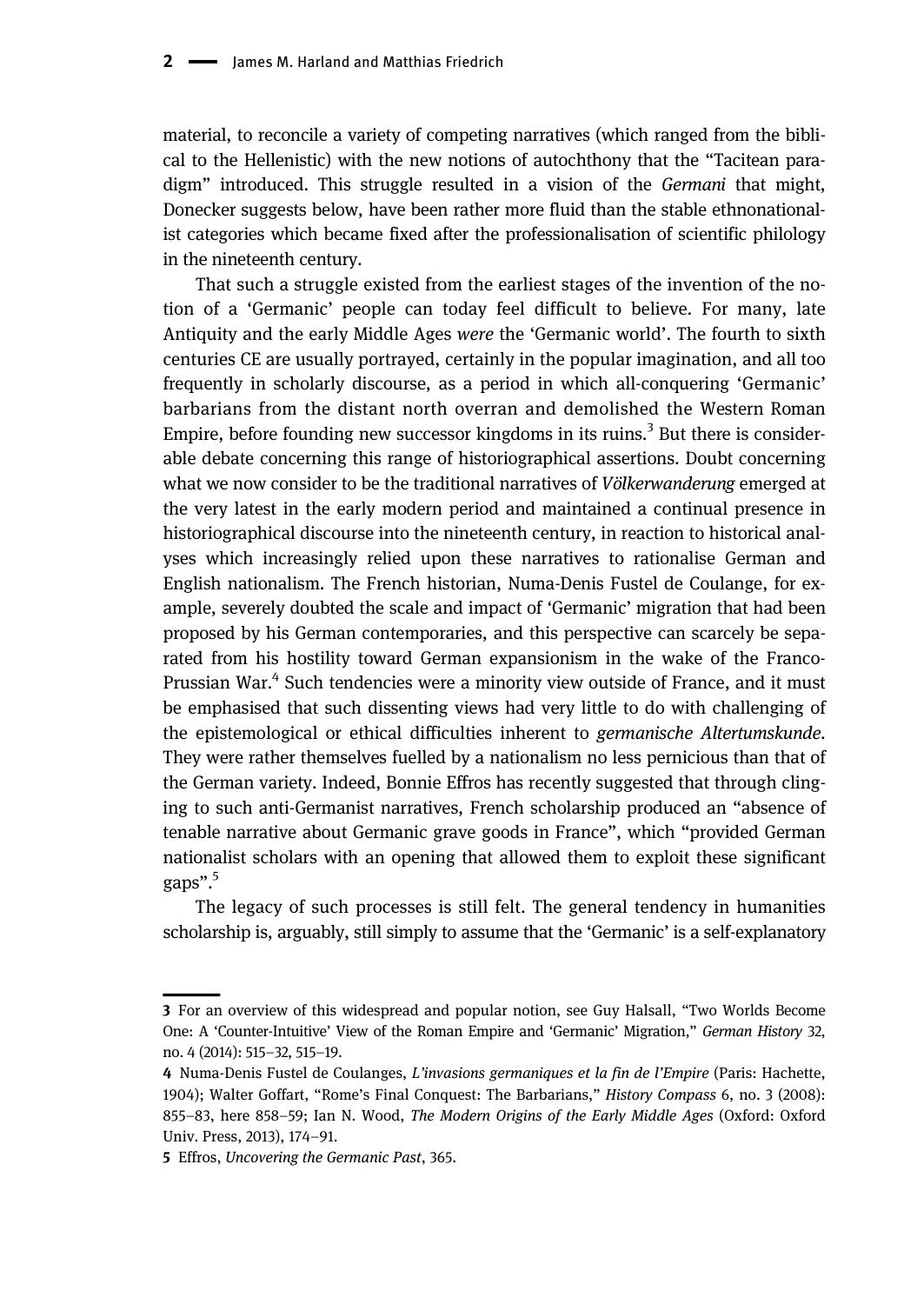label, which accurately describes phenomena including identities, social, cultural or political groups, to material cultural artefacts, languages and texts, and even specific chemical sequences found in human DNA. We need only to consider a few examples to demonstrate just how pervasively this assumption still persists: an archaeological excavation took place over the summer of 2018 near the village of Scremby, Lincolnshire, in eastern England. The excavation was led by the Department of Archaeology at the University of Sheffield, and the excavators discovered an inhumation cemetery which contained numerous inhumations with grave-goods typically associated with early 'Anglo-Saxon'<sup>6</sup> material culture. For the directors of the excavation not just these grave-goods, but the development of the cemetery in general, could be described, in a press release from late 2018, as being clearly associated with "the early centuries of the Germanic migrations to eastern England".<sup>7</sup>

The treatment of the 'Germanic' as an axiomatic assumption has also found favour in publication outlets usually dedicated to the natural sciences. In particular, in articles concerned with using ancient and modern genomic evidence to answer questions about historic population movement and ethnic change. There has been an enormous increase in studies drawing upon such work in order to study the so-called 'Migration Period' in the past decade, and one still frequently finds references to 'Germanic peoples' in such works. $8$  Indeed, when trying to discuss the aspects of historic ancestry that might be demonstrated by the modern DNA samples that they have studied, Leslie et al. even go so far as to refer to the putative

<sup>6</sup> This term, too, is one fraught with great difficulty due to its use as a racial classification in order to justify white supremacism and colonialism. The most comprehensive and up-to-date survey and analytical intervention on this issue is Matthew X. Vernon, The Black Middle Ages: Race and the Construction of the Middle Ages, The New Middle Ages (New York: Palgrave Macmillan, 2018), especially 1–28. See also, e. g., María José Mora and María José Gómez-Calderón, "The Study of Old English in America (1776–1850): National Uses of the Saxon Past," Journal of English and Germanic Philology 97, no. 3 (1998): 322–36, and Howard Williams, "'Burnt Germans', Alemannic Graves and the Origins of Anglo-Saxon Archaeology," in Zweiundvierzig. Festschrift für Michael Gebühr zum 65. Geburtstag, edited by Stefan Burmeister, Heidrun Derks and Jasper von Richthofen (Rahden, Westf.: Leidorf, 2007): 229–38. Susan Reynolds, "What Do We Mean by 'Anglo-Saxon' and 'Anglo-Saxons'?," Journal of British Studies 24, no. 4 (1985): 395–414.

<sup>7</sup> University of Sheffield, "Remains of an Anglo-Saxon Cemetery Discovered," 27 November 2018. Available at:<https://www.sheffield.ac.uk/news/nr/remains>- anglo-saxon-cemetery-discovered -1.818242, accessed 29 March 2019.

<sup>8</sup> E. g. Stephen Leslie et al., "The Fine-Scale Genetic Structure of the British Population," Nature 519 (2015), 309–14. Stephan Schiffels and Duncan Sayer, "Investigating Anglo-Saxon Migration History with Ancient and Modern DNA," in Migration und Integration von Urgeschichte bis zum Mittelalter/Migration and Integration from Prehistory to the Middle Ages, edited by Harald Meller, Falko Daim, Johannes Krause and Roberto Rische. Tagungen des Landesmuseums für Vorgeschichte Halle (Saale) 17 (Halle: Landesamt für Denkmalpflege und Archäologie Sachsen-Anhalt, 2017); Carlos Eduardo G. Amorim et al., "Understanding 6th-century Barbarian Social Organization and Migration through Paleogenomics," Nature Communications 9, no. 3457 (2019).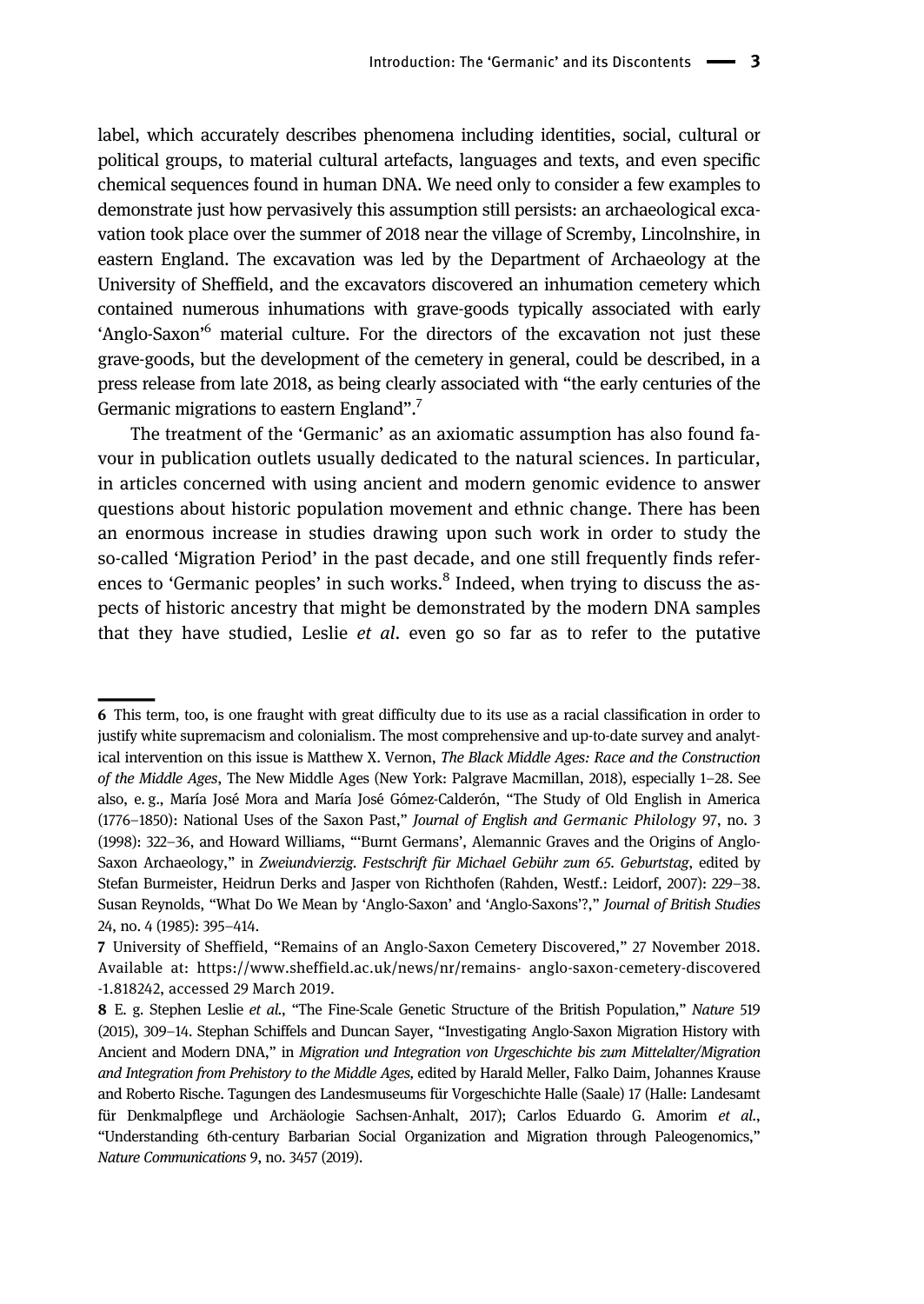'Germanic ancestry' of the descendants of so-called 'Anglo-Saxon' migrants as a phenomenon that would be manifest in the survival of particular genetic haplotypes in the modern population.<sup>9</sup> The persistence of such assumptions in outlets such as Nature is at least seeming to cause discomfort among some researchers, as the journal recently felt the need to publish a statement on "the use and abuse of ancient DNA". In this statement, *Nature's* editorial board directly expressed concern about the possibility for this research to be used in a similar manner to that in which the Culture Historical framework, devised by Gustaf Kossinna, was employed by the Third Reich. The statement recognises the risk that such studies pose for the potential non-empirical reification of putative ethnic groups from the 'Migration Period'. The editors thus urge researchers to do more to refute the deployment of genetic evidence in manners "that can be used politically to justify disrespect, or worse, to groups of people." $10<sup>10</sup>$ 

The letters 'RGA', which emblazon the spine of this volume, are also testimony to the dominance of the 'Germanic'. The Reallexicon der germanischen Altertumskunde first began as an encyclopaedical project initiated by Johannes Hoops (1865–1949), professor of English philology at Heidelberg, in 1908 with four volumes published between 1911 and 1919, $^{11}$  which aimed at providing a "compendium of the culture of the Germanic peoples from most ancient times until the end of the Old High German, Old Low German, and Old English period".<sup>12</sup> The chronological and geographical scope of the RGA increased significantly with the introduction of the second edition in 1973, of which the last volume was published in 2007 amounting to a total number of 35 volumes. $^{13}$  In 2010 the RGA reached the World Wide Web as Germanische Altertumskunde Online (GAO) providing the full text of the second edition

<sup>9</sup> Leslie et al., "Fine-Scale Genetic Structure": "The Germanic ancestry these migrations brought to what is now France would have been Frankish, rather than Saxon […] it thus seems unlikely that ancestry in the UK arising from the Saxon migrations would be better captured by FRA17 than by people now living near the homeland of the Saxons (represented by GER3) […]." 10 "Editorial: Use and abuse of ancient DNA," Nature 555 (2018): 559.

<sup>11</sup> Heinrich Beck, s.v. "Hoops, Johannes," in Reallexikon der Germanischen Altertumskunde, 15: 109–11.

<sup>12</sup> On the history of the RGA, see Rudolf Schieffer, "Das "Reallexikon der Germanischen Altertumskunde" in der Typologie geisteswissenschaftlicher Enzyklopädien," in Altertumskunde, Altertumswissenschaft, Kulturwissenschaft: Erträge und Perspektiven nach 40 Jahren Reallexikon der Germanischen Altertumskunde, edited by Heinrich Beck, Dieter Geuenich and Heiko Steuer, Ergänzungsbände zum Reallexikon der germanischen Altertumskunde 77 (Berlin: De Gruyter, 2012), 5–19: "Das Reallexikon soll eine Gesamtdarstellung der Kultur der germanischen Völker von den ältesten Zeiten bis zum Ende der althochdeutschen, altniederdeutschen und altenglischen Periode […] geben."

<sup>13</sup> Cf. Heiko Steuer, "Ein wissenschaftliches Großprojekt ist abgeschlossen: Das Reallexikon der Germanischen Altertumskunde," Archäologisches Nachrichtenblatt 13 (2008): 309–11; Timo Stickler, "Zum Abschluß des Reallexikons der Germanischen Altertumskunde," Historische Zeitschrift 292, no. 1 (2011): 125–32.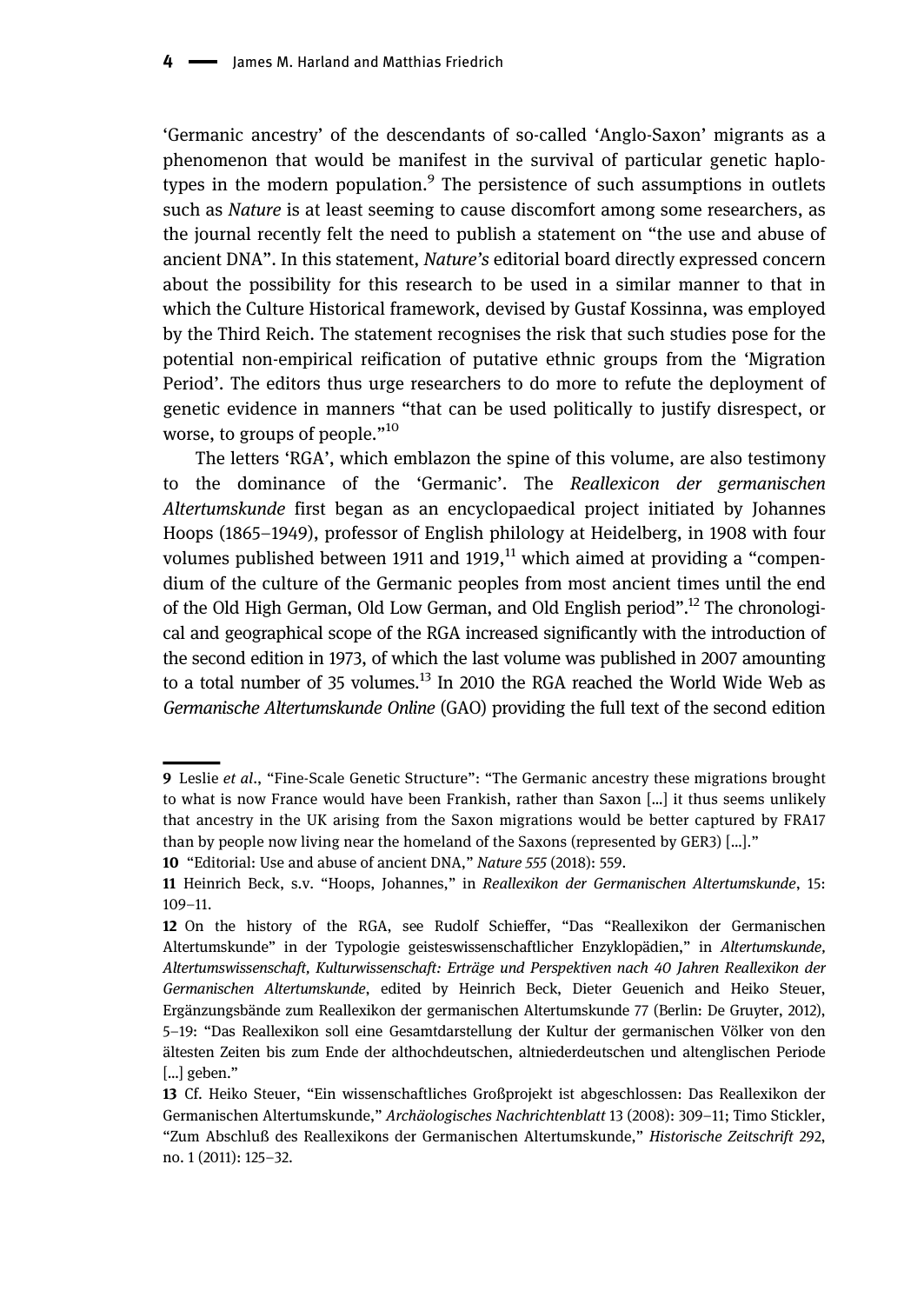print volumes, while new lemmata are being published online only. Here, the present editors of the RGA take a different stand from the original aims of the RGA first and second editions:

The question of "what we may describe as 'Germanic'" had already become a problem for the editors by the second edition. Today the concept remains important for linguistics, but is no longer useful for archaeology or history. It is thus difficult at present to speak of an interdisciplinary germanische Altertumskunde. In any case, the temporal, geographical and contentrelated boundaries of this encyclopaedia are not defined by the notion of "Germans" as the bearers of a particular culture.<sup>14</sup>

The current volume has to be seen in the light of such critical approaches towards the 'Germanic'. Both editors felt that, given this situation, and the sheer volume of historiographical work that appears to have continually been ignored in certain spheres of socalled 'Germanic' studies, a conference had to be organised to bring together (we hoped) sceptics alongside champions of the 'Germanic' paradigm, to make an attempt at producing a statement on the current state of the field. The resulting conference, 'Interrogating the Germanic: A Category and its Use in Late Antiquity and the Early Middle Ages', was held at the University of York from the 13th to the 15th of May, 2016. The conference brought together twenty-three speakers of no fewer than ten nationalities, working in the fields of history, archaeology, linguistics, literature, numismatics, and art history. We discussed the relevance, applicability, and legitimacy, of using the 'Germanic' paradigm in our respective fields, attempting to establish an interdisciplinary channel of communication through which to determine why a term which in some fields could function simply as a categorisation for a set of characteristics could in other disciplines function as a highly charged, arguably dangerous, set of political ideas. Across the following pages we present fourteen articles based upon papers delivered at that conference.

The event was originally conceived as a follow-up to a conference held at the University of Toronto at the turn of the new millennium, resulting in a volume published by Brepols under the title On Barbarian Identity in 2002.<sup>15</sup> This volume was explicitly framed as the first major volume in English-language scholarship dedicated to

<sup>14</sup> "Schon für diese zweite Fassung war es für die Herausgeber 'ein Problem geworden, was wir als 'germanisch' bezeichnen dürfen' (Vorwort 1972). Heute ist der Begriff zwar in der Sprachwissenschaft nach wie vor bedeutsam, in der Archäologie und der Geschichtswissenschaft aber analytisch nicht mehr fruchtbar. Es ist daher gegenwärtig schwer, eine 'germanische Altertumskunde' interdisziplinär zu definieren. 'Germanen' als Trägergruppen einer Kultur jedenfalls können weder zeitliche noch geographische noch inhaltliche Grenzen des Lexikons klar bezeichnen." Heinrich Beck, Sebastian Brather, Dieter Geuenich, Wilhelm Heizmann, Steffen Patzold, and Heiko Steuer, "Vorwort," Germanische Altertumskunde Online (2013). Available at: [https://www.degruyter.com/databasecontent?](https://www.degruyter.com/databasecontent?dbid%3Dgao%26dbsource%3D/db/gao) [dbid=gao&dbsource=/db/gao,](https://www.degruyter.com/databasecontent?dbid%3Dgao%26dbsource%3D/db/gao) accessed June 2019.

<sup>15</sup> Andrew Gillett, ed., On Barbarian Identity: Critical Approaches to Ethnicity in the Early Middle Ages (Turnhout: Brepols, 2002).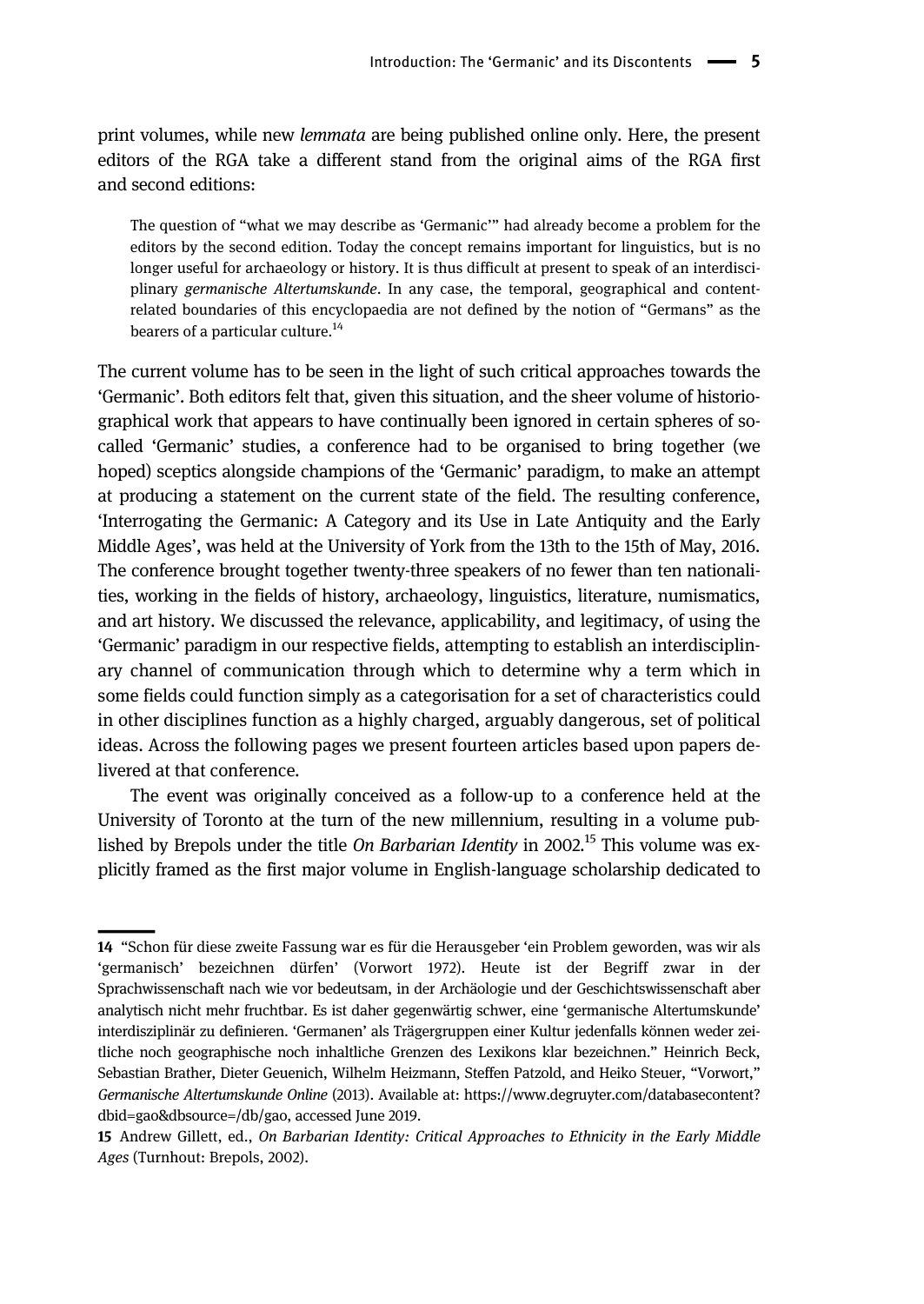responding to (and critiquing) popular developments on the study of late antique ethnicity (and its relationship with germanische Altertumskunde) that had been developed under Herwig Wolfram and his students at the University of Vienna (building, of course, on the work of Reinhard Wenskus).<sup>16</sup> Early medieval scholarship does not need another summary of the Toronto/Vienna debate. Such summaries are numerous and detailed, and would not be improved upon by further detailed elucidation here.<sup>17</sup> But the debate is relevant here for two reasons: the first is that many sub-fields of early medieval scholarship appear either to have ignored, or else completely misunderstood, the attack made by the Toronto School upon the legitimacy of treating 'Germanic' identity as a coherent phenomenon. This attack, for all the controversies the attack provoked, and targets sometimes unjustly caught in the authors' line of fire, was surely just. The blistering criticisms of such scholars as Walter Goffart or Alexander Murray highlight the absurdity of believing that scant traces in later literary sources give us windows into a broader, late antique pan-Germanic ethos for which the late antique source material provides decidedly no evidence,  $^{18}$  yet in studies ranging from philology to archaeology, such assumptions remain, as we have seen, firmly embedded in contemporary scholarship.

The second reason the Toronto/Vienna debate matters to this volume is because of the considerable controversy and acrimony that it produced. The ferocity of the attack launched by the Toronto-based scholars against members of the Vienna School was exceptional, associating Traditionskern Ethnogenesis Theory with intellectual traditions associated with the Third Reich. Some of the arguments of the volume's authors occasionally veered into territory which risked asserting, baselessly, that members of the Vienna School harboured sympathies for that awful regime, and it is rumoured that the original draft of certain essays in the On Barbarian Identity volume had to be edited to avoid making such explicitly libellous allegations. For many of us who came of age as scholars in the wake of this conflict, it is difficult to see how such allegations were possible. Later products of the Vienna School such as Walter Pohl, for example, had clearly committed themselves to dismantling the notion of a unified

<sup>16</sup> Reinhard Wenskus, Stammesbildung und Verfassung: Das Werden der Fruhmittelalterlichen Gentes (Cologne: Böhlau, 1961); Herwig Wolfram, Geschichte der Goten, von den Anfangen bis zur Mitte des sechsten Jahrhunderts: Entwurf ener historischen Ethnographie (Munich: Beck, 1979); Walter Pohl, "Introduction," in Strategies of Distinction: The Construction of the Ethnic Communities, 300–800, edited by Walter Pohl and Helmut Reimitz (Leiden: Brill, 1998), 1–15.

<sup>17</sup> In English, see, e.g. Guy Halsall, Barbarian Migrations and the Roman West (Cambridge: Cambridge Univ. Press, 2007), 14–19, 457–70, and Michael Kulikowski, this volume. In German, the most useful account is Mischa Meier, Geschichte der Völkerwanderung: Europa, Asien und Afrika vom 3. bis zum 8. Jahrhundert n. Chr. (Munich: C.H. Beck, 2019), 61–74.

<sup>18</sup> Walter Goffart, "Does the Distant Past Impinge upon the Invasion Age Germans," in Gillett, On Barbarian Identity, 21–38; Alexander Callander Murray, "Reinhard Wenskus on 'Ethnogenesis'," in Gillett, On Barbarian Identity, 39–68.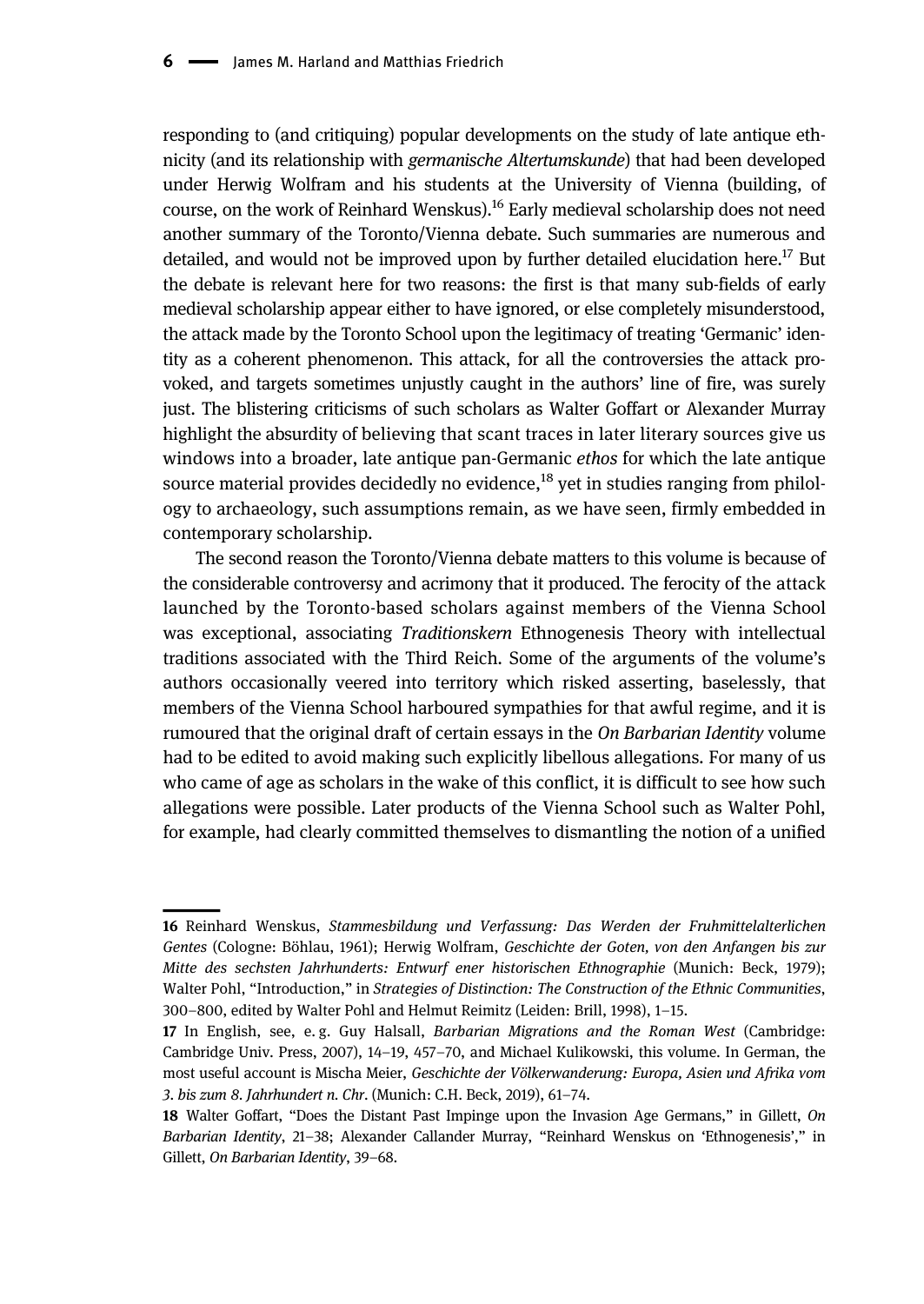'Germanic' ethos in their other works.<sup>19</sup> Moreover, the set of ideas which are, rightly or wrongly, labelled by Toronto as 'Traditionskern Ethnogenesis Theory', whatever its faults, was surely a horrified reaction against the evil to which notions of *germani*sche Altertumskunde had lent ideological justification under the Nazi regime.<sup>20</sup> Moreover, some of the charges brought forward by Toronto about this work, such as those relating to the arguments of Walter Pohl, are demonstrably false.<sup>21</sup>

Guy Halsall has pointed out that the hostility of the 'Toronto' School to the output from Vienna appears to stem more from what the latter fails to say, rather than the statements they explicitly make about differences between ethnic and nonethnic identities in the late antique world. But as Halsall points out, such silences are no less present in the work of Toronto scholars, and a reading which attributes to the work of Walter Pohl an active support for the ideas which underpinned the Third Reich is quite misleading, to say the least! Nevertheless, even if one believes the Toronto reading to be a distortion, it is at least possible to understand how Toronto scholars were able to identify what they believed to be the ghosts of older historiographical tendencies in the work of the Vienna School. $^{22}$ 

The debate has moved on, and it is more important than ever to ensure that we integrate our critiques into a new set of interpretative methods, rather than continue rehashing old arguments. Broadly speaking, advocates of both camps have shared goals, and oppose the racist and ethnonationalist agendas which draw upon interpretations of the late antique world as an ideological resource. Someone often perceived as a member of the Toronto School due to his participation in On Barbarian Identity is Michael Kulikowski (though he would protest this designation). In his opening article to this volume he notes that the 'formative dogma' which framed the research responsible for so much of this vitriol has vanished. A more sociologically-attuned early medieval studies now more confidently faces the complexities posed by late antique conceptual categories. Otávio Luiz Vieira Pinto outlines in his contribution how much of the current scholarship on 'barbarian' ethnicity derives from a need to reconcile the 'primordialist' understanding of ethnicity

<sup>19</sup> Walter Pohl, Die Germanen, 2nd ed., Enzyklopädie deutscher Geschichte 57 (Munich: Oldenbourg, 2004), 50–51.

<sup>20</sup> Pohl's own response is instructive with regard to just how poorly the attacks against him seem to have understood much of his argument. Walter Pohl, "Ethnicity, Theory, and Tradition: A Response," in Gillett, On Barbarian Identity, 221–40.

<sup>21</sup> See Walter Pohl, "Von der Ethnogenese zur Identitätsforschung," Neue Wege der Frühmittelalterforschung: Bilanz und Perspektiven, edited by Walter Pohl, Maximilian Diesenberger and Bernhard Zeller (Vienna: Verlag ÖAW, 2018), 9–34, 16–30, for his most recent, comprehensive rebuttal of the attacks made on him by Toronto.

<sup>22</sup> An explicit attempt at reconciling the two camps can be found in Guy Halsall, "Transformations" of Romanness: The Northern Gallic Case," in Transformations of Romanness: Early Medieval Regions and Identities, edited by Walter Pohl, Clemens Gantner, Cinzia Grifoni, and Marianne Pollheimer-Mohaupt, Millennium-Studien 71 (Berlin: De Gruyter, 2018), 41–58.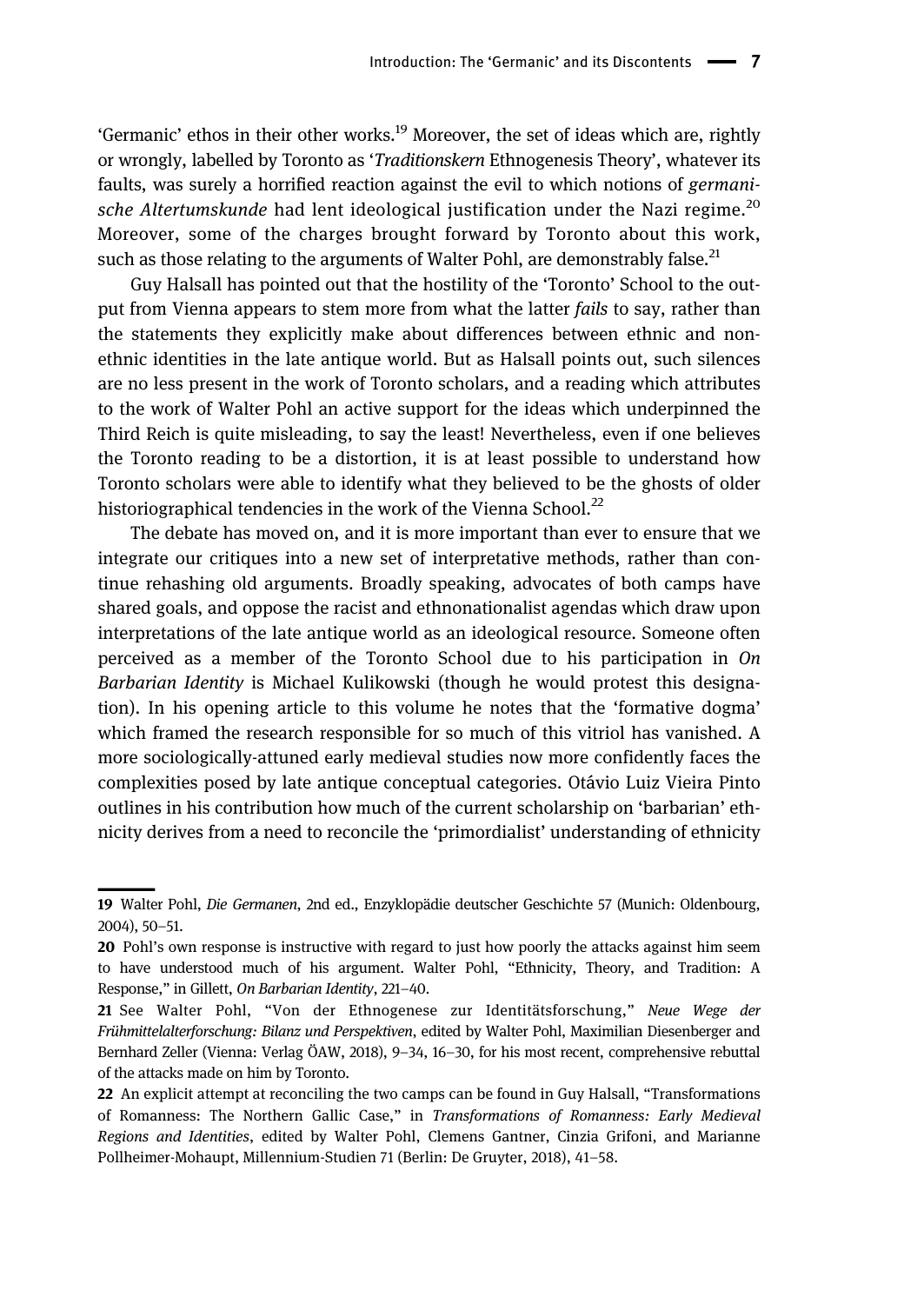which seemed to early twentieth-century scholars to so well reflect what was available in the source material with many of the problems with understanding that source material to accurately depict such phenomena. Pinto proposes that we can treat ethnic identity as 'fictive', a construct sometimes more imposed upon those it seeks to describe than necessarily descriptive of their own self-identification, a move that would well align with recent trends in ethnic sociology which appeal that we cease to rely on the statements of the emic member of a self-proclaimed ethnic group, and suggest we should not assume that group's actual existence outside the reality of those proclamations.<sup>23</sup> Such approaches to ethnic sociology show that we no longer need to take lumps out of each other over the unprovable conviction that the work of Herwig Wolfram might be clandestinely harbouring some of the more unsavoury ideas of Otto Brunner.

Moreover, there are real targets of concern, against whom we would do better to direct our critical efforts. Our awareness of the dangers posed by previous interpretative approaches to the early Middle Ages has only sharpened since the papers contained in this volume were first presented in May 2016. The subsequent years have witnessed the US president Donald Trump's increased courting of white nationalists. In August 2017, his supporters marched through Charlottesville, Virginia, and intimidated and assaulted people of colour, Jews, and members of the LGBTQ+ community, all the while chanting "Jews will not replace us". As they did so, they carried shields which bore such emblems as the Odal Rune and the Sonnenrad, iconic symbols from the Third Reich, representing the Nazis' fascination with the Germanic occult.<sup>24</sup>

These symbols still represent very real, murderous violence. Shortly after the thorough routing of the fascists in Charlottesville by counter-protestors, a white supremacist in attendance at the rally ploughed his car into a crowd of peaceful counter-protestors, in the process murdering 32-year-old Heather Heyer and injuring 28 others. The perpetrator, James Alex Fields Jr. (who was already known in high school for his National Socialist beliefs) had earlier that day been photographed bearing a shield emblazoned with the logo of Vanguard America. This relatively young neo-Nazi organisation has called for "race war", and espouses a

<sup>23</sup> Rogers Brubaker, *Ethnicity without Groups* (Harvard, MA: Harvard Univ. Press, 2004); Andreas Wimmer, Ethnic Boundary Making: Institutions, Power, Networks (Oxford: Oxford Univ. Press, 2013).

<sup>24</sup> The Odal Rune was originally simply a means in the elder Futhark of representing the letter 'o'. It was used by two Waffen-SS divisions during the Second World War, and has subsequently become immensely popular among white supremacist and neo-Nazi movements, possibly due to it being a more inconspicuous signifier than the Swastika. The Sonnenrad is a well-known item of Nazi iconography, consisting of 12 mirrored 'sig' runes, which formed part of a mosaic in Wewelsburg, a castle refurbished by Heinrich Himmler. The symbol may owe its inspiration to early medieval 'Alemannic' Zierscheiben. Cf. Alexandra Pesch and Sigmund Oerhl, "Runen, Thorshämmer und Schwarze Sonnen: Rezeption und Missbrauch frühgeschichtlicher Symbole und Zeichen," Archäologische Nachrichten Schleswig-Holstein (2017): 110–21.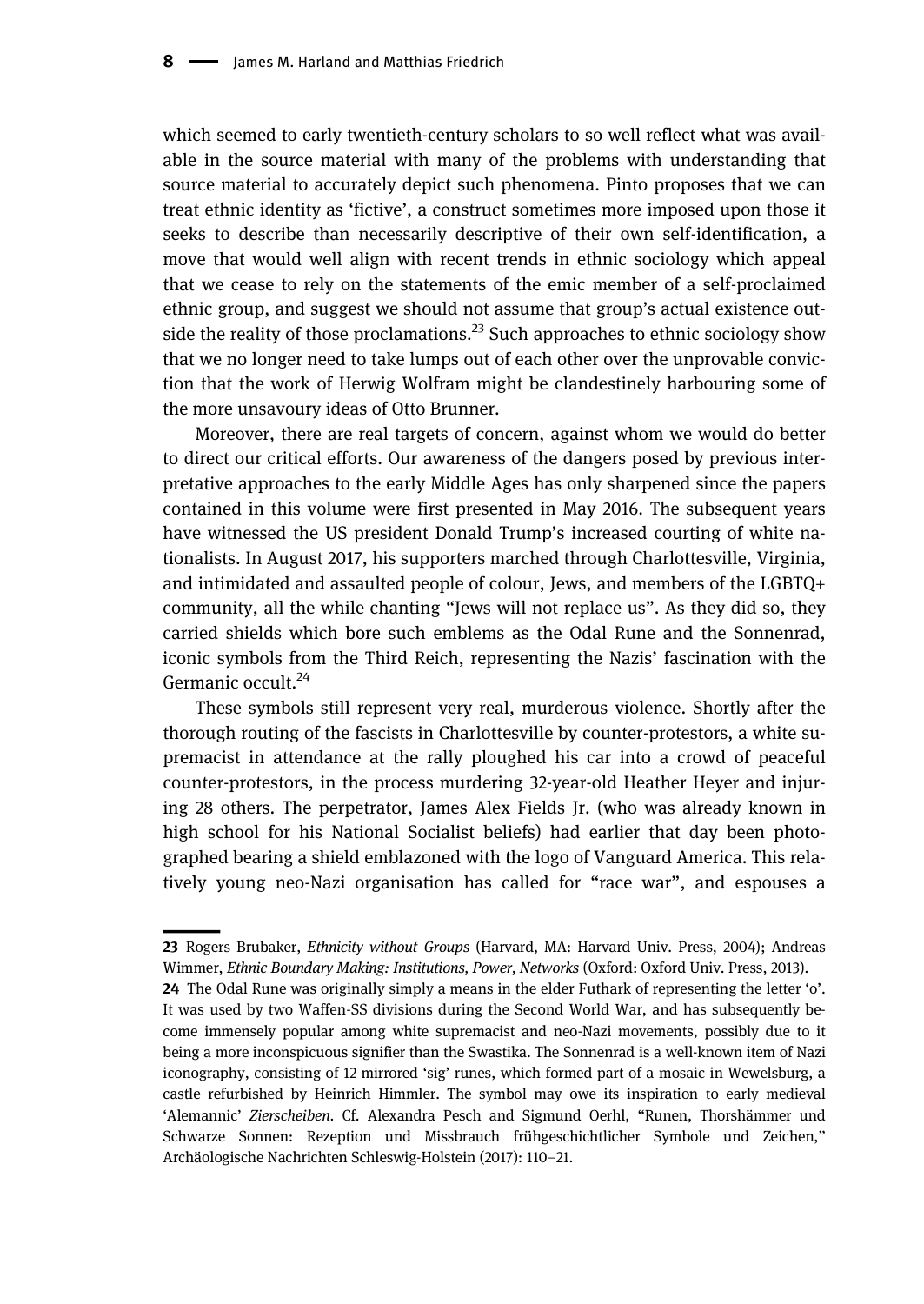typically Third Reich-inspired ideology, epitomised by its "Blood and Soil" motto. Its members are sometimes seen bearing flags depicting a *Sonnenrad* superimposed over the stripes of the United States' flag.<sup>25</sup> The worst crimes produced by the ethnonationalist obsession with germanische Altertumskunde continue to haunt us. If there is any area of scholarship where we would do well to direct our critical efforts, it is surely toward the recent attempts to apply the use of ancient and modern genetic material to the study of the distant past with regard to questions of migration, mobility, and ethnic identity, that have already been outlined.<sup>26</sup> The considerable interest the far-right have shown in this research, or, more usually, in response to the widely shared reports on it found in mainstream media outlets, is substantial and as Susanne Hakenbeck has recently demonstrated, still growing. As Hakenbeck points out, "[s]cholars working on genomic population histories have so far not engaged enough with the wider social context in which their work is received".<sup>27</sup> The possible consequences of the emergence of a new scholarly hegemony, which seeks to unify questions of the 'Germanic' past with cutting-edge DNA technology, the collection of the modern population's DNA data in mass databases owned by private, unaccountable multi-national corporations, as well as the mass surveillance of social media and the manipulation of populations via such media, that we now know to be undertaken both by governmental and extra-governmental organisations, when all considered in unison, are utterly chilling. It does not take much to envisage how these practices could be harnessed to the ethnonationalist and eugenicist ideologies of extermination that caused so much harm in the nineteenth and twentieth centuries; surely the stuff of nightmares. For scholars of ancient genetics to engage with the historical contexts to which Hakenbeck refers to is surely a solemn duty, if we are to avert such disastrous possibilities.

The irony, of course, is that those who would cite the 'Germanic' past to justify their modern ethnochauvinism are simply repeating fictions that were no less malleable or fluid in antiquity than they are today.<sup>28</sup> Roland Steinacher's article demonstrates that descriptions of Germani/Germanoi always, even from their early uses by

<sup>25</sup> "Vanguard America", Anti-Defamation League. Available at: [https://www.adl.org/resources/](https://www.adl.org/resources/backgrounders/vanguard-america) [backgrounders/vanguard-america](https://www.adl.org/resources/backgrounders/vanguard-america), accessed March 2019.

<sup>26</sup> Sebastian Brather, "New Questions instead of Old Answers: Archaeological Expectations of aDNA Analysis," Medieval Worlds 4 (2016): 5–21.

<sup>27</sup> Susanne E. Hakenbeck, "Genetics, Archaeology, and the Far-Right: An Unholy Trinity," World Archaeology 51, no. 4 (2019): 6.

<sup>28</sup> Useful overviews of classical ethnography and the study of race in Antiquity include the introduction and collected sources found in Rebecca F. Kennedy, C. Sydnor Roy and Max L. Goldman, eds. and trans., Race and Ethnicity in the Classical World: An Anthology of Primary Sources in Translation (Indianapolis, IN: Hackett, 2013) as well as the articles in Rebecca F. Kennedy and Molly Jones-Lewis, eds., The Routledge Handbook of Identity and the Environment in the Classical and Medieval Worlds (London: Routledge 2016). For an overview of classical ethnography, notions of identity, and their relation to late Antiquity specifically see Halsall, Barbarian Migrations, 35–62.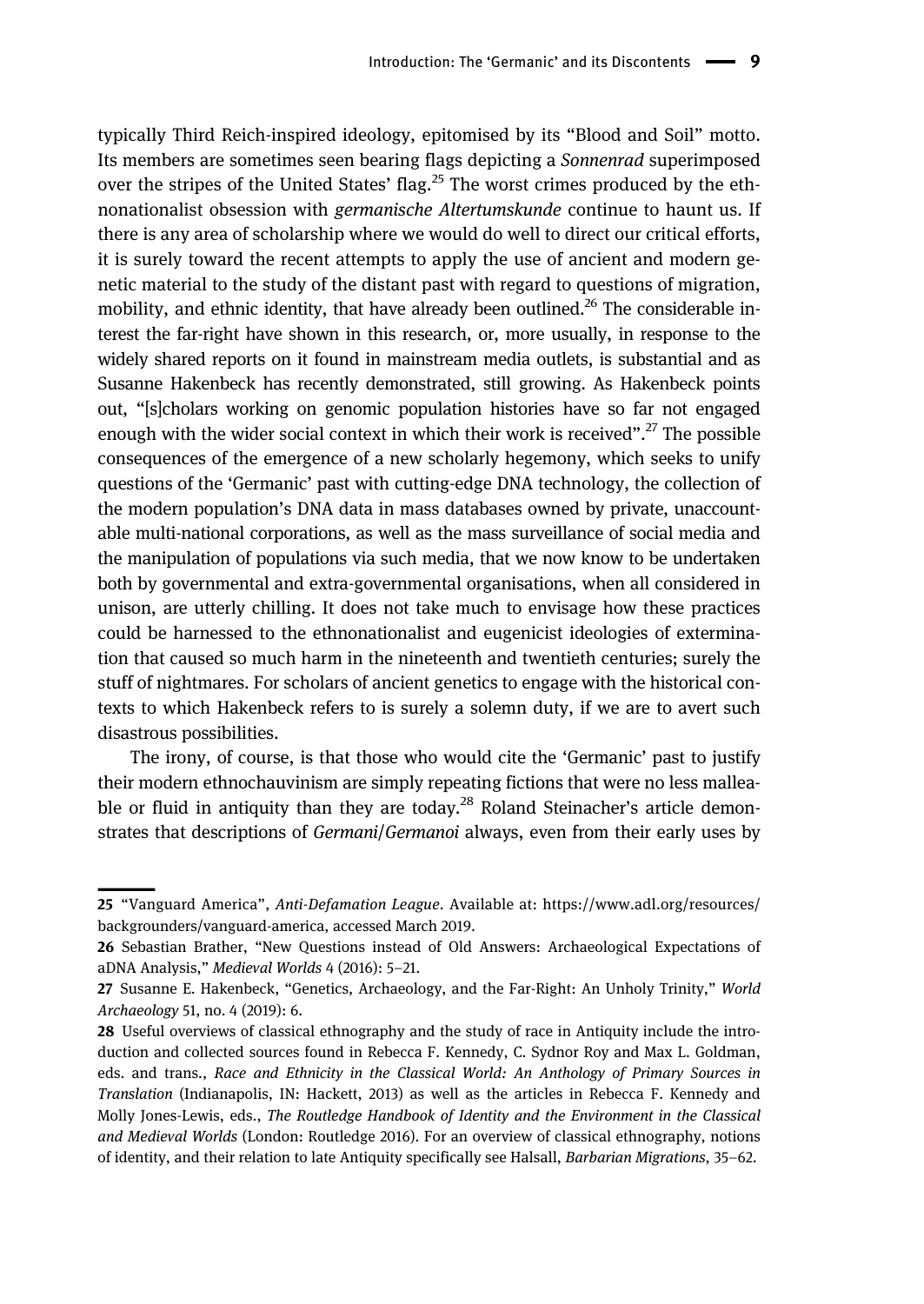Julius Caesar, served as a tool for specific purposes in Roman political affairs, which varied immensely based upon situation and circumstance but could always be identified as a construct which does not especially reflect any real sense of unity on the ground. This being the case, the articles in this volume mostly reject the 'Germanic' as a meaningful and useful analytical category in application to phenomena from the late antique and early medieval past, but there are two major obstacles which should be overcome in order for such a goal to be feasible. The first obstacle is a question of empiricism, as appeals to jettison the 'Germanic' label are always met by the countering claim that such appeals allegedly fly in the face of the empirical reality of what we find in the evidence from our period of study. Archaeologically it is remarkably easy to demonstrate this not to be the case. Since the postprocessual advances of the 1980s and 90s, archaeology has become very comfortable with the idea that ethnic identity is a situational construct; archaeologists now treat the material cultures which survive to us today not as the passive reflection of static social groups but as active materials which were (and are) used to shape the societies which use them. Nevertheless, the implications of this position are not always taken to their logical conclusion: accepting that ethnic identity is a situational construct necessitates accepting that it is impossible to demonstrate the presence of ethnic (and thus 'Germanic') sentiment, prima facie, through purely archaeological means.<sup>29</sup>

Such observations have always been rather more difficult for linguists and philologists to accept, and not without good reason, as the materials with which these scholars are concerned tend to offer what usually looks, at first glance, like quite compelling evidence for 'Germanic' cultural unity. Whole corpuses of poetry and literature exist which appear, both through their structural frameworks and via the cultural references which they deploy, to point to conscious cultural links shared between diverse, sometimes distant, parts of the so-called 'Germanic' world.<sup>30</sup>

For the high Middle Ages see Geraldine Heng, The Invention of Race in the European Middle Ages (Cambridge: Cambridge Univ. Press, 2018), especially 1–14 and 15–54. For the most recent statement on questions of the study of race in the early Middle Ages, see Nicole Lopez-Jantzen, "Between Empires: Race and ethnicity in the early middle ages," Literature Compass 16, no. 9–10 (2019), which makes a compelling case for following the lead of Classical Studies and Later Medieval Studies by introducing Critical Race Theory to the study of late Antiquity and the early Middle Ages.

<sup>29</sup> On this problem see Siân Jones, The Archaeology of Ethnicity: Constructing Identities in the Past and Present (London: Routledge, 1997), Bonnie Effros, "Dressing Conservatively: Women's Brooches as Markers of Ethnic Identity?," in Gender in the early Medieval World: East and West, 600–900, edited by Leslie Brubaker and Julia M.H. Smith (Cambridge: Cambridge Univ. Press, 2004), 165–184, Sebastian Brather, Ethnische Interpretationen, and Guy Halsall, "Ethnicity and Early Medieval Cemeteries," Arquelogía y Territorio Medieval 18 (2011), 15–27.

<sup>30</sup> This assumption is so widespread and firmly embedded in axiomatic assumptions that it is difficult to point to specific examples, but a good instance might be Brian Murdoch, The Germanic Hero: Politics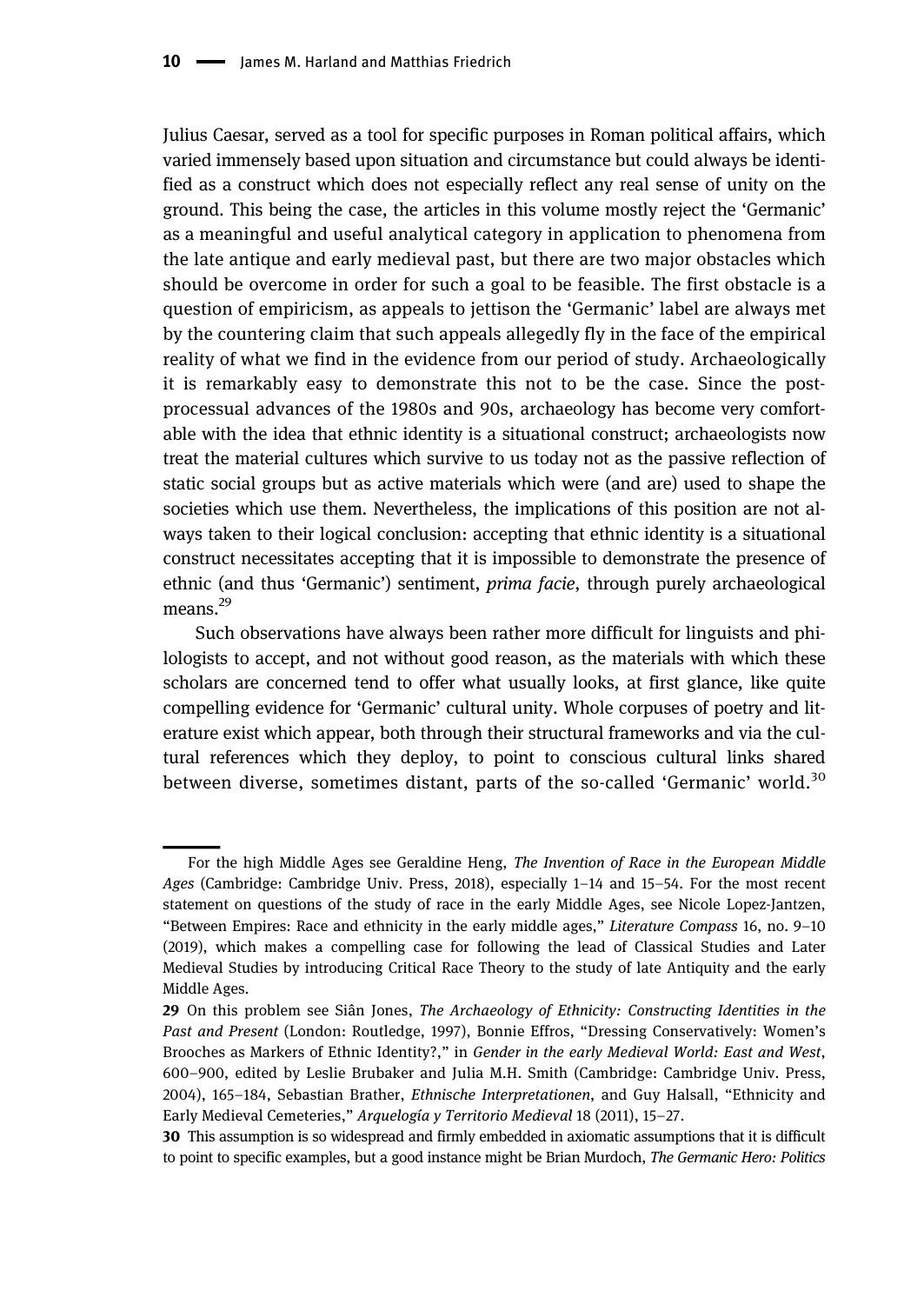Alexandra Pesch, for example, defines this 'Germanic' world as "as a region (also known more generally as 'Germania') where groups of Barbarians lived that are defined by their related Germanic language".<sup>31</sup> But here, too, empiricism is not so great an obstacle as it may seem, and the authors in this volume who deal with literary and linguistic material demonstrate in diverse ways that this putative coherence is anything but real. Ludwig Rübekeil subjects a series of Germanic-seeming words from classical antiquity to careful philological analysis, in order to explore just to what degree historiographical ethnic data can be reconciled with linguistic changes, drawing upon a careful historiographical analysis to deal with the difficulty that all of our preserved early Germanic words are transmitted through Latin source material. His results do not suggest the existence of a straightforward relationship between Germanic language and a coherent cultural identity, but this does not mean that valuable information about the relationship between modes of speech and possible cultural groups cannot be found—Rübekeil clearly demonstrates dialectical differences that might originate from such group variation, for example. Erin Sebo takes us much further forward in time, to explore the Old English epic Beowulf. She demonstrates that notions of an overarching 'Germanic' system of honour, derived from a Tacitean model, cannot be found in the text. She suggests, furthermore, that if such a code were at play in the society described by the Beowulf poet, it would have been enormously damaging. Nelson Goering's article, meanwhile, ties the implications of Rübekeil's philological and Sebo's literary analyses together. He offers an explanation for how cultural references which appear (at face value) to be coherent, and how the poetic structures by which they were conveyed, may have come to be utilised by the diverse peoples who spoke Germanic languages across the first millennium AD, without this requiring us to assume that this indicates some form of shared cultural identity which Germanic speakers possessed.

A second obstacle is the proposal that we cannot simply jettison labels which are so firmly embedded within the discipline's discursive frameworks, however much we might wish to. Michael Kulikowski's opening to this volume, printed in the form of the keynote which he delivered at the conference, tackles this issue by highlighting that we need to develop an alternative form of adequate language to tackle the very real differences that we do perceive in cultural phenomena, without re-inscribing the essentialising assumptions that are usually relied upon to achieve this task. Otherwise,

and Pragmatism in Early Medieval Poetry (Cambridge: Cambridge Univ. Press, 1996). See also, Wilhelm Heizmann and Sigmund Oehrl, eds., Bilddenkmäler zur germanischen Götter- und Heldensage, Ergänzungsbände zum Reallexikon der germanischen Altertumskunde 91 (Berlin: De Gruyter, 2015),  $1-2.$ 

<sup>31</sup> Alexandra Pesch, "The Impact of 'Wyrms': Germanic Snakes, Drakes, Saurians and Worms in the First Millennium AD," in Tiere und Tierdarstellungen in der Archäologie: Beiträge zum Kolloquium in Gedenken an Torsten Capelle, 30.–31. Oktober 2015 in Herne, edited by Vera Brieske, Aurelia Dickers and Michael M. Rind (Münster: Aschendorff, 2017), 247, n. 1.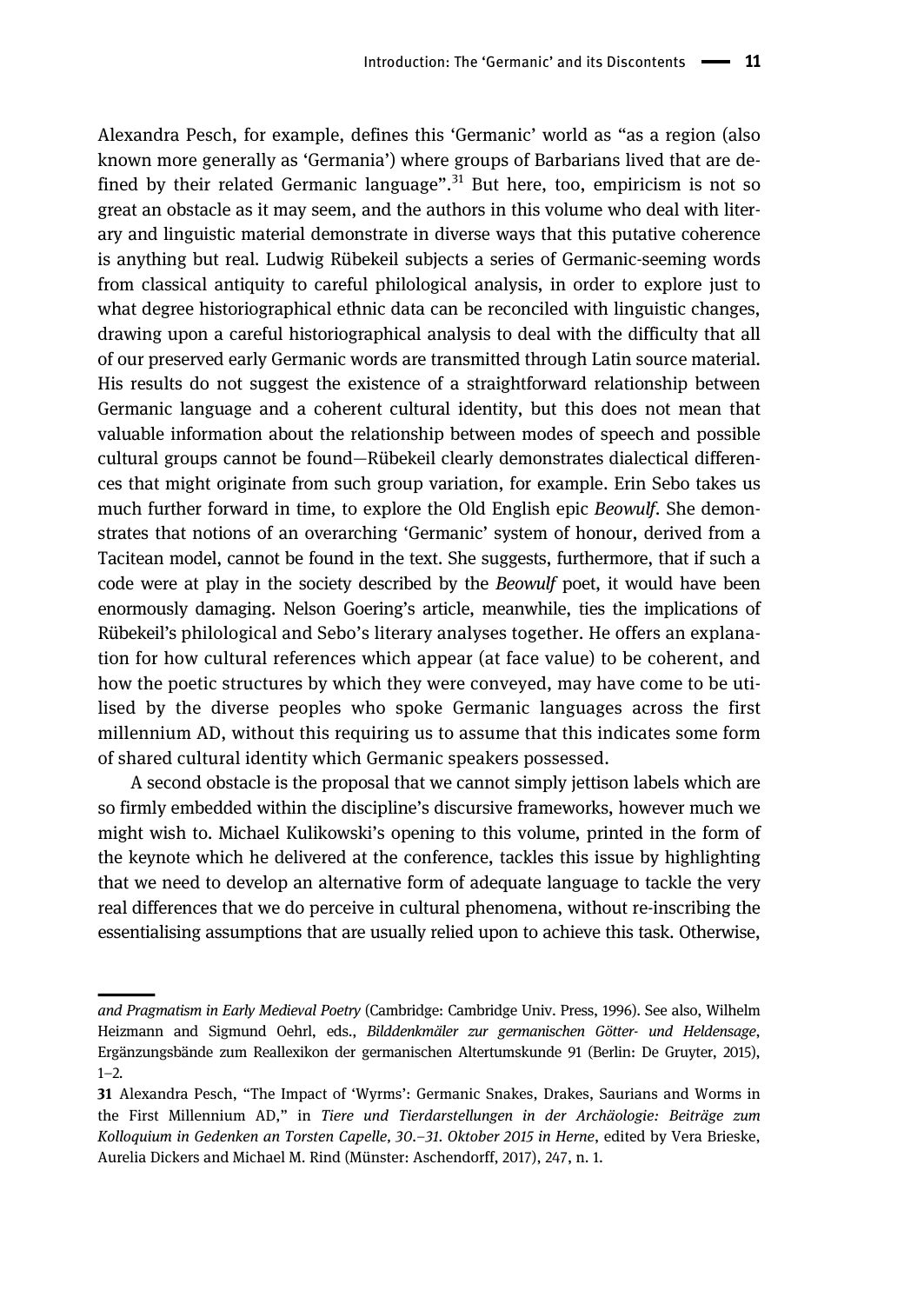as he puts it, "the disciplines and subdisciplines represented in this volume […] may continue to imagine that they are in dialogue with one another while in fact performing a pantomime – hewing to specialist technical vocabularies each with its synecdochic certainties, while in the world outside, others are ranting simplistically and dangerously about immigrant violence in the fifth century".<sup>32</sup> This problem-how to kick against the very discursive frameworks which enable one's engagement with a particular phenomenon—has long been discussed by poststructuralist philosophers.<sup>33</sup> Cătălin Țăranu's article in this volume explicitly draws upon their scholarship by using a Foucauldian analytical framework in order to offer a new means of working with these labels, without reifying them as stable, oppressive categories. For Țăranu, the problem of the 'Germanic' is not that it stands for something, but rather that it stands for too much. Like an overinflated balloon, all meanings funnelled into the 'Germanic' superstructure become too inextricably associated with it, precisely because the 'Germanic' signifier is, ultimately, entirely without absolute meaning. Țăranu thus proposes that whenever we make reference to the 'Germanic', we should both historicise the term and create a genealogy of the term. By this he means not a genealogy in the classic sense, but rather the term as applied by Michel Foucault: not a search for origins but for the relationships of hierarchy, contestations of power, etc, that operate in a given structure. Țăranu regards the 'pan-Gothic' milieu of the ninth-century Carolingian world as an ideal example to demonstrate these contestations at play. Drawing upon the analyses of the new Carolingian interest in teutones made by such scholars as Roberta Frank, Țăranu, like Steinacher, demonstrates the highly flexible and contingent nature of the 'Germanic' signifier.

Similarly, Veronika Egetenmeyr offers us a close textual reading of the use (or rather, the lack thereof) of such terms as *barbarus* and *germanus* in the literary works of the fifth-century Gallic senator and bishop, Sidonius Apollinaris. Drawing upon postcolonial theoretical approaches to depictions of 'self' and 'other', Egetenmeyr demonstrates that despite scarce reference to stark, explicit 'barbarian' terminology, Sidonius nevertheless constructs an ideological discursive narrative of 'the barbarian' through allusion, imagery and the use of metaphor, which clearly intersects with existing preconceptions of the 'barbaric' in Roman ideology. Egetenmeyr reveals how Sidonius's deployment of this narrative transformed as the typical, normative Roman values of paideia came under increasing assault in the fluid, turbulent context of fifth-century Gaul. On this basis, Egetenmeyr argues that centuries of historiographical construction render our terminology inescapable. She therefore proposes that a more effective route out of our current bind is a methodology not unlike that proposed by Țăranu: careful, attentive analysis of the specific discursive contexts in which terminology was (and is) deployed, and their

<sup>32</sup> Michael Kulikowski, this volume.

<sup>33</sup> See, e. g., Jacques Derrida, De la Grammatologie (Paris: Les Éditions de Minuit, 1967).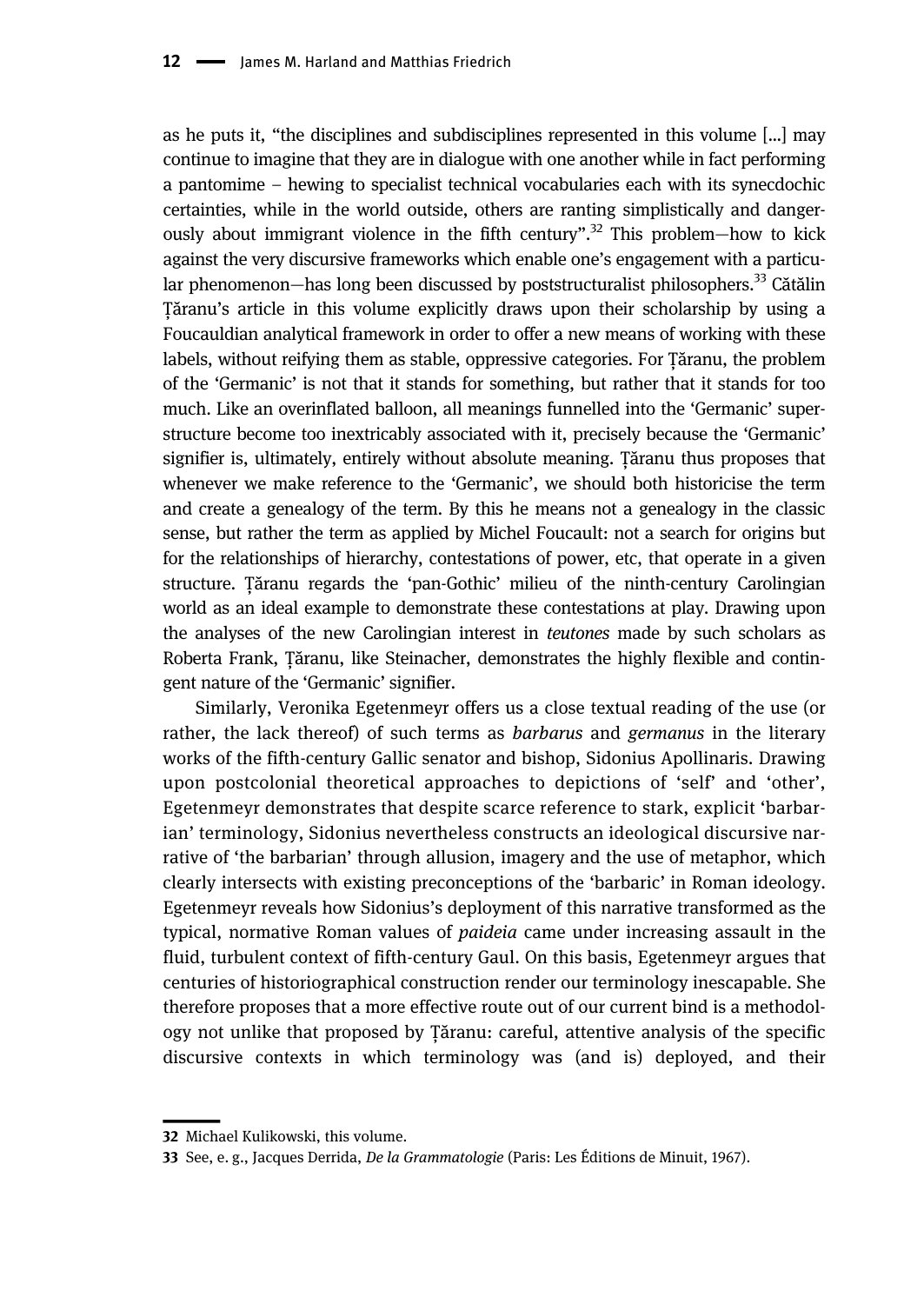chronological alteration. The need for careful contextualisation is also outlined by much of the archaeological work in the volume. Steve Walker takes issue with the depictions of stark British and Saxon ethnic conflict depicted in such literary source material as Gildas's De Excidio et Conquest Britanniae or Bede's Historia Ecclesiastica Gentis Anglorum, and his article offers a firm challenge to the notion that so-called 'Anglo-Saxon' material culture can be regarded as straightforwardly 'Germanic'. Walker's basis for this is empirical, and he argues that distribution patterns within which particular material cultural types appear do not appear to indicate straightforward patterns of division or ethnic strife, and Walker makes an appeal, on this basis, for the interpretation of early 'Anglo-Saxon' material culture as indicative of the formation of a new set of hybrid identities.

It can also be illuminative to contextualise the manuscripts in which the texts purported to evidence the 'Germanic' past are contained. Michael J. Kelly's paper explores the compilation and transmission of the codices, both medieval and early modern, which contained the text and first scholarly critical editions of the Visigothic Liber Iudiciorum. This complex set of legal codes had a history that defies a simplistic attribution of its texts to a 'Germanic' tradition. Kelly, like Donecker, reveals how the philosophies of history which concerned early modern editors were considerably divergent. The editions initially collated by Pierre Pithou, for example, firmly contextualised the Liber Iudiciorum in an Iberian, not a 'Germanic' context, and this context continued to frame the overarching interpretative framework applied to the text even as late as 1884, for the subsequent copies which were derived from this edition. It was only with Friedrich Lindenbrog's 1613 edition that the text became 'Germanicised'. Kelly shows the close relation of this 'Germanicisation' to the edition's political-ideological function as an explicitly secular text, which was aimed at lending glory to the contemporary Holy Roman imperial court. It was from this context that a historiographical divergence occurred between the text's German and 'Germanicized', and French, Flemish and Spanish 'Ibericized' editions, with the 'Germanic' form becoming firmly entrenched as authoritative in the nineteenth century.

The volume is not one of unanimous agreement. Some contributors feel that the implications of a poststructuralist analytical approach are that we must contest entirely the utility of using the term 'Germanic' at all. If we acknowledge that such philosophers as Michel Foucault or Jacques Derrida were profoundly empirical in their examination of texts, the implication of their insights is sometimes not merely that certain concepts are unstable, but lack any ontological foundation at all. James Harland's article relies upon the observation that all who attempt to demonstrate the presence of a coherent 'Germanic' ideology as part of the structuring framework of early Anglo-Saxon funerary ritual are making interpretative leaps, rather than successfully empirically demonstrating their assertions. This being the case, why not, his article proposes, jettison tiresome frameworks that do little to advance discussion?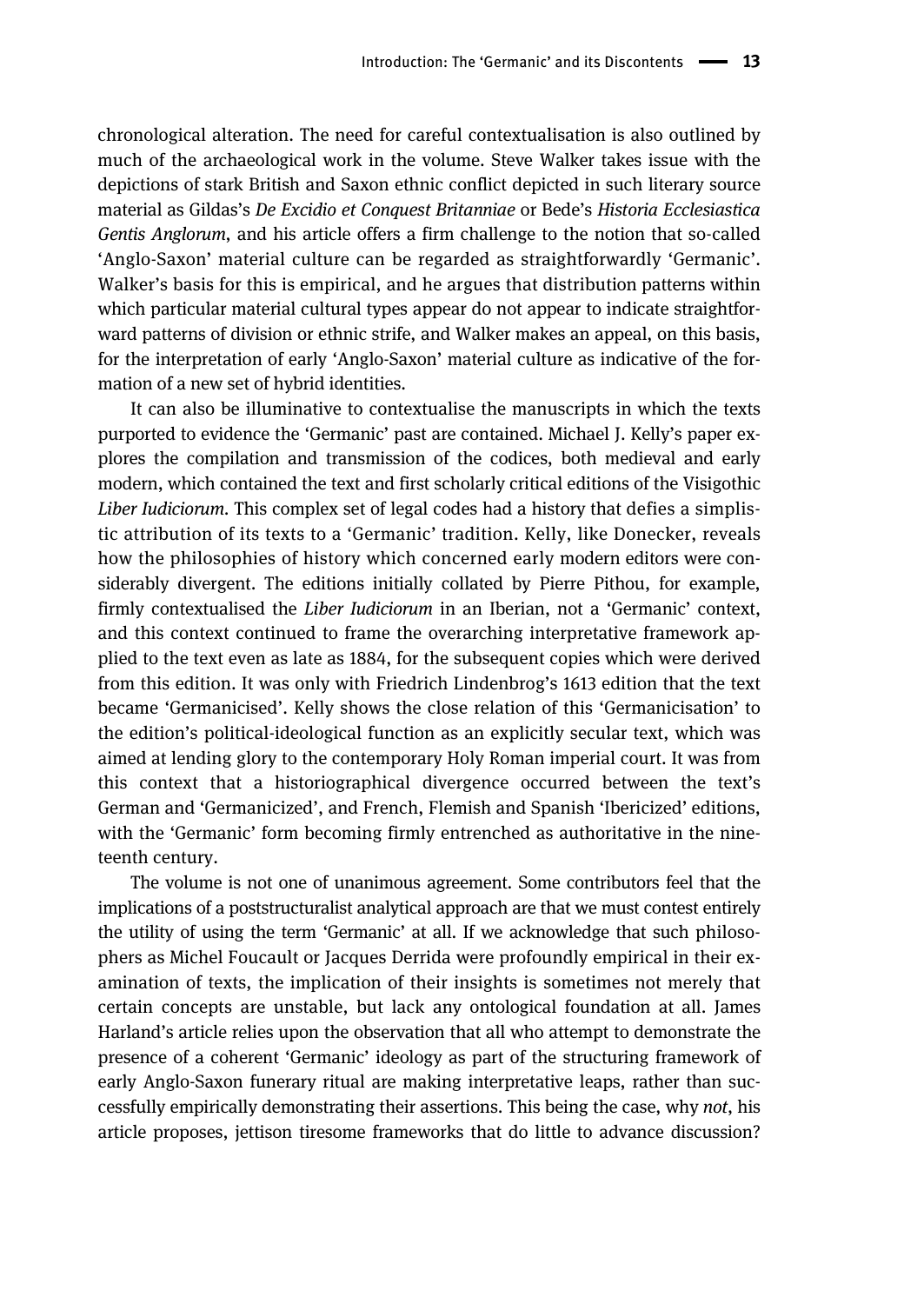These frameworks have, after all, caused very real harm.<sup>34</sup> Likewise, Sebastian Brather's contribution examines how nationalist rhetoric has continually shaped, even into the modern day, interpretations of the transformation of archaeological material from Eastern Central Europe. Brather reveals how dichotomies between 'Germanic' and 'Slavic' are unhelpful in actively researching the transformative processes which took place in funerary and settlement practices, not least because notions of 'Slavic' migration have very little basis in the contemporary source material from the period in which these transformations occurred. Brather and Harland therefore both argue that the 'Germanic' should be jettisoned in favour of the alternative interpretative routes which such notions have occluded. For Harland, possible alternatives include the transformation of normative civic Roman ideology, and its impact on social phenomena such as the construction of gender. Brather also suggests examining alternative levels of space (the local, the regional, and supra-regional) alongside questions of migration and mobility as divorced from ethnic change. The types of identities that these authors explore are rather more fragmentary, and more difficult to pin down, than the illusory secure identifications which the 'Germanic' framework attempts, unsuccessfully, to provide.

This book, too, represents a set of disparate fragments, and this is perhaps appropriate, given the multivalent and fragmentary nature of the concept that it concerns. Despite the best efforts of a variety of nationalist agendas, the concept defies being hammered into a coherent, singularly applicable form. This disparate nature of the concept is demonstrated well by the example of the emblematic Sutton Hoo helmet: this exceptional find combines archaeological and historical notions of the 'Germanic' whilst also being permeated by visual ideas regarding the putative 'Germanic' imagery which adorn the helmet. It is an artefact which encapsulates all disciplines that evolved to study the 'Germanic': history, archaeology, art history, and literature studies. Of these, it is the art historical legacy of the 'Germanic', especially, that is still under-represented in the scholarly discourse of late Antiquity and the early Middle Ages.<sup>35</sup> In an article published in 2014, Neil Price and Paul Mortimer argue that "the wearer of the [Sutton Hoo] helmet was seen as both war leader and war god, a literal personification of Odin". <sup>36</sup> Here, they combine different components of Germanenbegriffe into a single narrative of 'divine role-playing', basing

<sup>34</sup> James M. Harland, "Memories of Migration? The 'Anglo-Saxon' Burial Costume of the 5th Century AD," Antiquity 93, no. 370 (2019): 954–69. See also James M. Harland, 'Anglo-Saxons' and the Archaeology of Early Medieval Britain: A Modern Framework and its Problems (Amsterdam: Amsterdam Univ. Press, in press).

<sup>35</sup> A recent attempt at filling this gap can be found in Matthias Friedrich, "Image, Ornament, and Aesthetics: The Archaeology of Art in the Merovingian World (c. AD 450–750)" (Dr. phil. diss., Albert-Ludwigs-Univ. Freiburg, 2019), esp. Chapter 1, "The Great Divide".

<sup>36</sup> Neil Price and Paul Mortimer, "An Eye for Odin? Divine Role-Playing in the Age of Sutton Hoo," European Journal of Archaeology 17, no. 3 (2014): 517–38, here 517.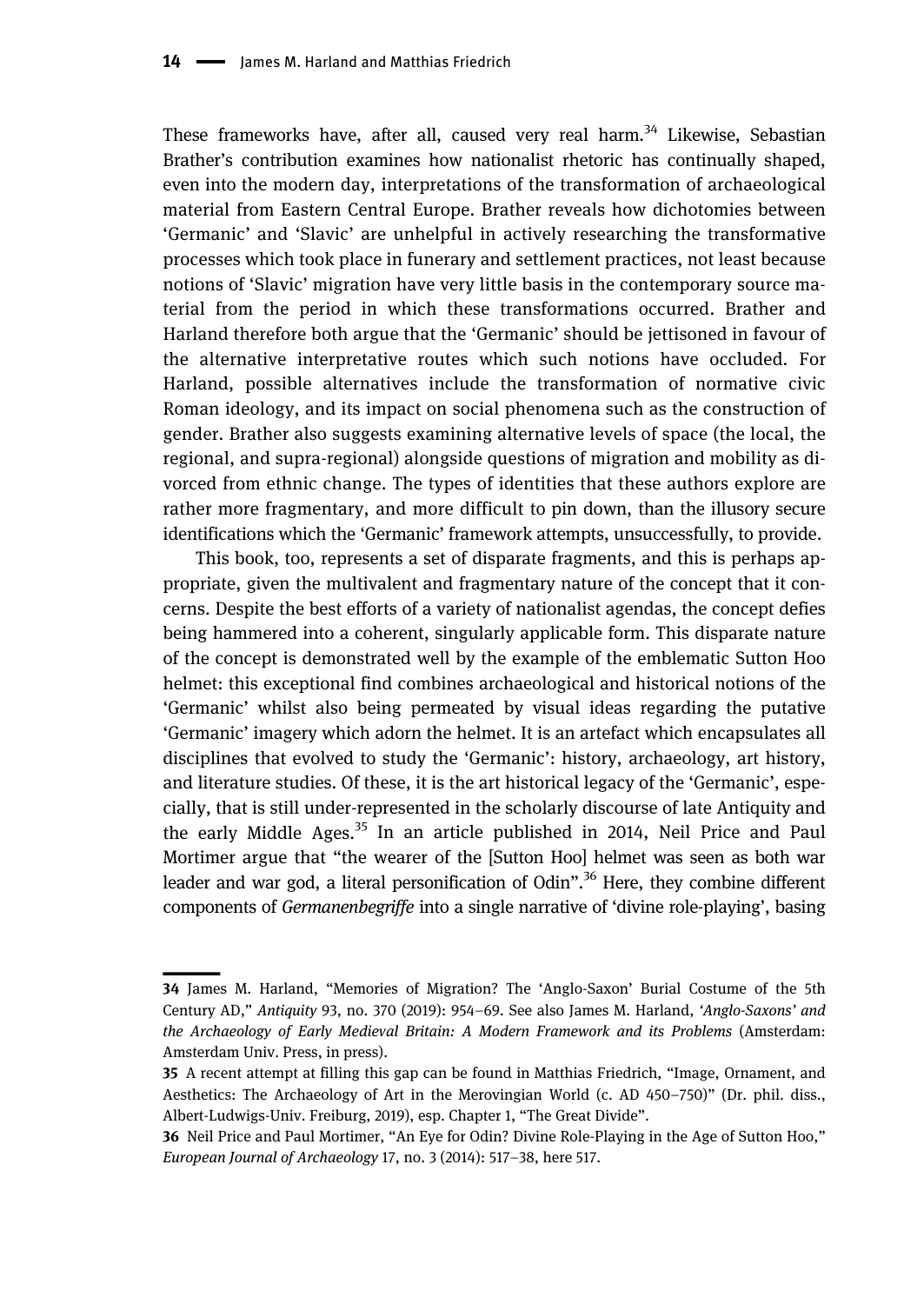their arguments entirely upon the only vaguely defined 'wider Germanic world', the controversial theory that practices of so-called 'sacral kingship' represented "genuine institutions […] of early medieval northern Europe", <sup>37</sup> and Old Norse textual evidence about Odin: "In seeking a parallel for the one-eyed ruler figure in the traditional stories of this region, there is a single individual that springs instantly to mind: the Æsir god Odin".<sup>38</sup> The problem with this approach is not that the authors combine textual, visual, and archaeological evidence—the difficulty is that in their particular approach we find the 'mixing and matching' of pieces of evidence that are only loosely connected in time and space, and which appear to form a coherent set of facts only when interpreted through a 'pan-Germanic' lens. Such an approach is surely no longer tenable. This volume seeks, therefore, to take a few steps back from the 'Germanic'—that is, to review our terminology and its use more carefully—to move toward a more nuanced, less 'black-and-white' view of the late antique and early medieval worlds. We do not intend, nor do we believe that it is possible, to offer a definitive statement on applying the *Germanenbegriff* to the phenomena which function as source material from our periods of study. What we do hope to offer below is a collection of articles that are 'good to think with'. Perhaps they may encourage scholars to reconsider some of the analytical categories which have so often been treated as axiomatic in their respective fields. It is, after all, only through such reconsideration that we may hope to improve the quality of our analytical methodologies for the study of the past.

Acknowledgements: The conference was supported by several funding bodies in the United Kingdom, including the Humanities Research Centre at the University of York, the Royal Historical Society, and the Society for the Study of Medieval Languages and Literatures, alongside a few smaller grants from the University of York's Departments of Art History and History. Heidi Stoner and Nik Gunn offered immeasurable assistance in the organisation and running of the conference, and Catherine-Rose Hailstone and Wesley Upson assisted greatly as stewards to help ensure its smooth running. Guy Halsall was supportive of the conference's inception and acted as an advisor on its content. James Harland was able to make his contributions to the finalisation of the manuscript during his tenure as a postdoctoral fellow at the DFG Center for Advanced Studies 2496, "Migration and Mobility in Late Antiquity and the Early Middle Ages," and subsequently the Collaborative Research Center 923 "Bedrohte Ordnungen", both at the Eberhard Karls Universität Tübingen. We are immensely grateful to all of these, as well as the Northern/Early Medieval Interdisciplinary Conference Series, for making possible the interdisciplinary dialogue which produced the articles that you will read in this book.

<sup>37</sup> Ibid., 518.

<sup>38</sup> Ibid., 532. For a more detailed discussion on the archaeological and historical problems connected with such an approach, see Friedrich, "Image, Ornament, and Aesthetics," Chapter 1.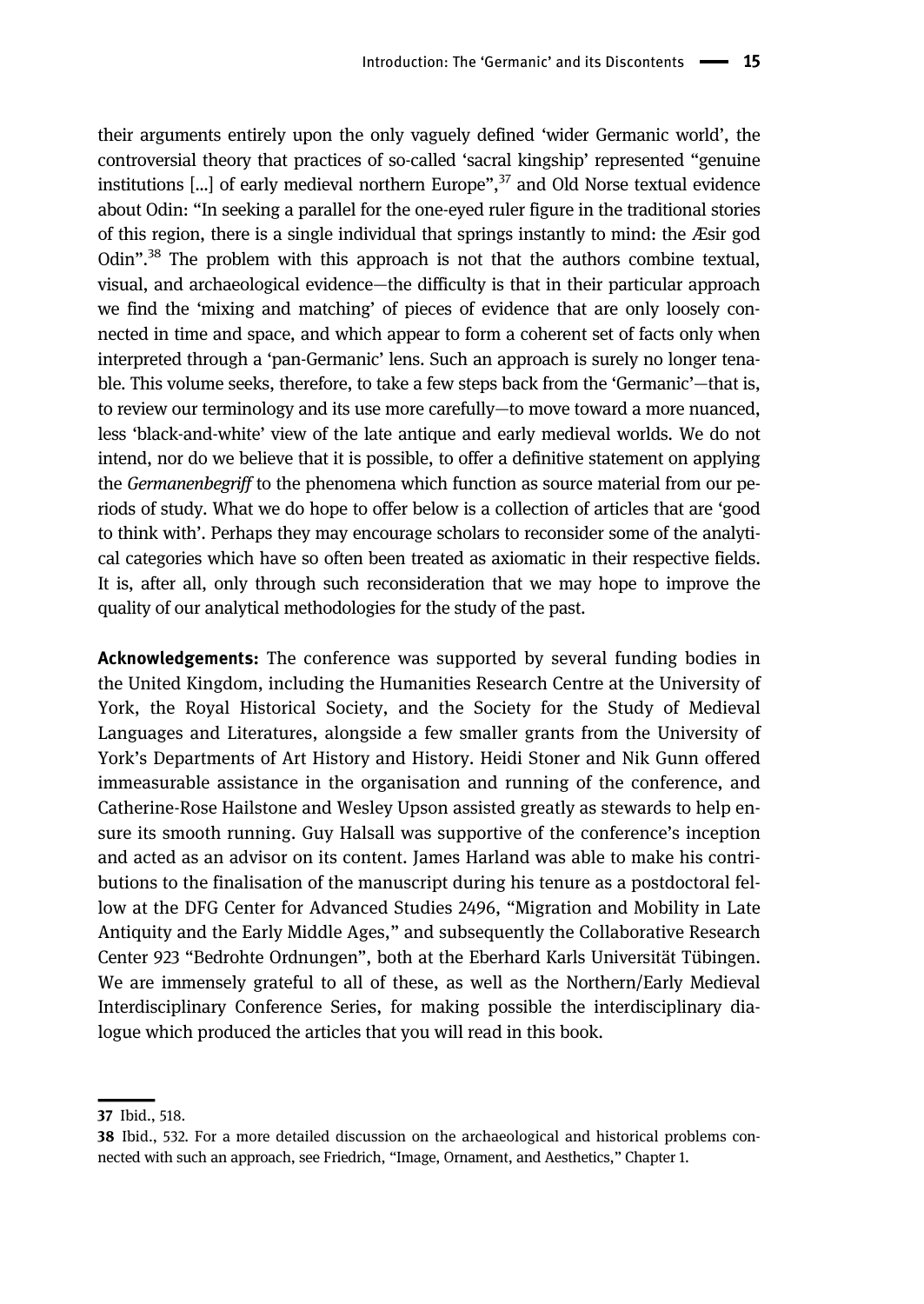#### Bibliography

Amorim, Carlos Eduardo G., Stefania Vai, Cosimo Posth, Alessandra Modi, István Koncz, Susanne Hakenbeck, Maria Cristina La Rocca, Balazs Mende, Dean Bobo, Walter Pohl, Luisella Pejrani Baricco, Elena Bedini, Paolo Francalacci, Caterina Giostra, Tivadar Vida, Daniel Winger, Uta von Freeden, Silvia Ghirotto, Martina Lari, Guido Barbujani, Johannes Krause, David Caramelli, Patrick Geary and Krishna R. Veeramah. "Understanding 6th-century Barbarian Social Organization and Migration through Paleogenomics." Nature

Communications 9:3457 (2019). Beck, Heinrich, Sebastian Brather, Dieter Geuenich, Wilhelm Heizmann, Steffen Patzold and Heiko Steuer. "Vorwort." Germanische Altertumskunde Online (2013). Available at: [https://www.de](https://www.degruyter.com/databasecontent?dbid%3Dgao%26dbsource%3D/db/gao)

[gruyter.com/databasecontent?dbid=gao&dbsource=/db/gao.](https://www.degruyter.com/databasecontent?dbid%3Dgao%26dbsource%3D/db/gao) Accessed June 2019. Beck, Heinrich. s.v. "Hoops, Johannes." In Reallexikon der Germanischen Altertumskunde.

2nd ed. 35 vols. Berlin: De Gruyter, 1973–2007, 15:109–11.

- Brather, Sebastian. Ethnische Interpretationen in der Frühgeschichtlichen Archäologie. Ergänzungsbände zum Reallexikon der germanischen Altertumskunde 42. Berlin: De Gruyter, 2004.
- Brather, Sebastian. "New Questions instead of Old Answers: Archaeological Expectations of aDNA Analysis." Medieval Worlds 4 (2016): 5–21.
- Brubaker, Rogers. Ethnicity without Groups. Harvard, MA: Harvard Univ. Press, 2004.
- Curta, Florin. "Medieval Archaeology and Ethnicity: Where are We?" History Compass 9, no. 7 (2011): 537–48.
- Curta, Florin. "The Elephant in the Room: A Reply to Sebastian Brather." Ephemeris Napocensis 23 (2013): 163–74.
- Derrida, Jacques. De la Grammatologie. Paris: Les Éditions de Minuit, 1967.

Effros, Bonnie. "Dressing Conservatively: Women's Brooches as Markers of Ethnic Identity?" In Gender in the early Medieval World: East and West, 600–900, edited by Leslie Brubaker and Julia M. H. Smith, 165–184. Cambridge: Cambridge Univ. Press, 2004.

Effros, Bonnie. Uncovering the Germanic Past. Oxford: Oxford Univ. Press, 2012.

Friedrich, Matthias. "Image, Ornament, and Aesthetics: The Archaeology of Art in the Merovingian World (c. AD 450–750)." Unpublished Dr. phil. diss., Albert-Ludwigs-Univ. Freiburg, 2019.

- Fustel de Coulanges, Numas-Denis. L'invasions germaniques et la fin de l'Empire. Paris: Hachette, 1904.
- Gillett, Andrew, ed. On Barbarian Identity: Critical Approaches to Ethnicity in the Early Middle Ages. Turnhout: Brepols, 2002.
- Goffart, Walter. "Does the Distant Past Impinge upon the Invasion Age Germans." In Gillett, ed., On Barbarian Identity, 21–38.
- Goffart, Walter. "Rome's Final Conquest: The Barbarians." History Compass 6, no. 3 (2008): 855–83.
- Hakenbeck, Susanne E. "Genetics, Archaeology, and the Far-Right: An Unholy Trinity." World Archaeology 51, no. 4 (2019): 517–27. doi: 10.1080/00438243.2019.1617189.

Halsall, Guy. Barbarian Migrations and the Roman West. Cambridge: Cambridge Univ. Press, 2007.

- Halsall, Guy. "Commentary Two: Careful with that Axe, Eugenius." In Cemeteries and Society in Merovingian Gaul: Selected Studies in History and Archaeology, 1992–2009, 131–68. Brill's Series on the Early Middle Ages 18. Leiden: Brill, 2010.
- Halsall, Guy. "Ethnicity and Early Medieval Cemeteries." Arquelogía y Territorio Medieval 18 (2011), 15–27.
- Halsall, Guy. "Two Worlds Become One: A 'Counter-Intuitive' View of the Roman Empire and 'Germanic' Migration." German History 32, no. 4 (2014): 515–32.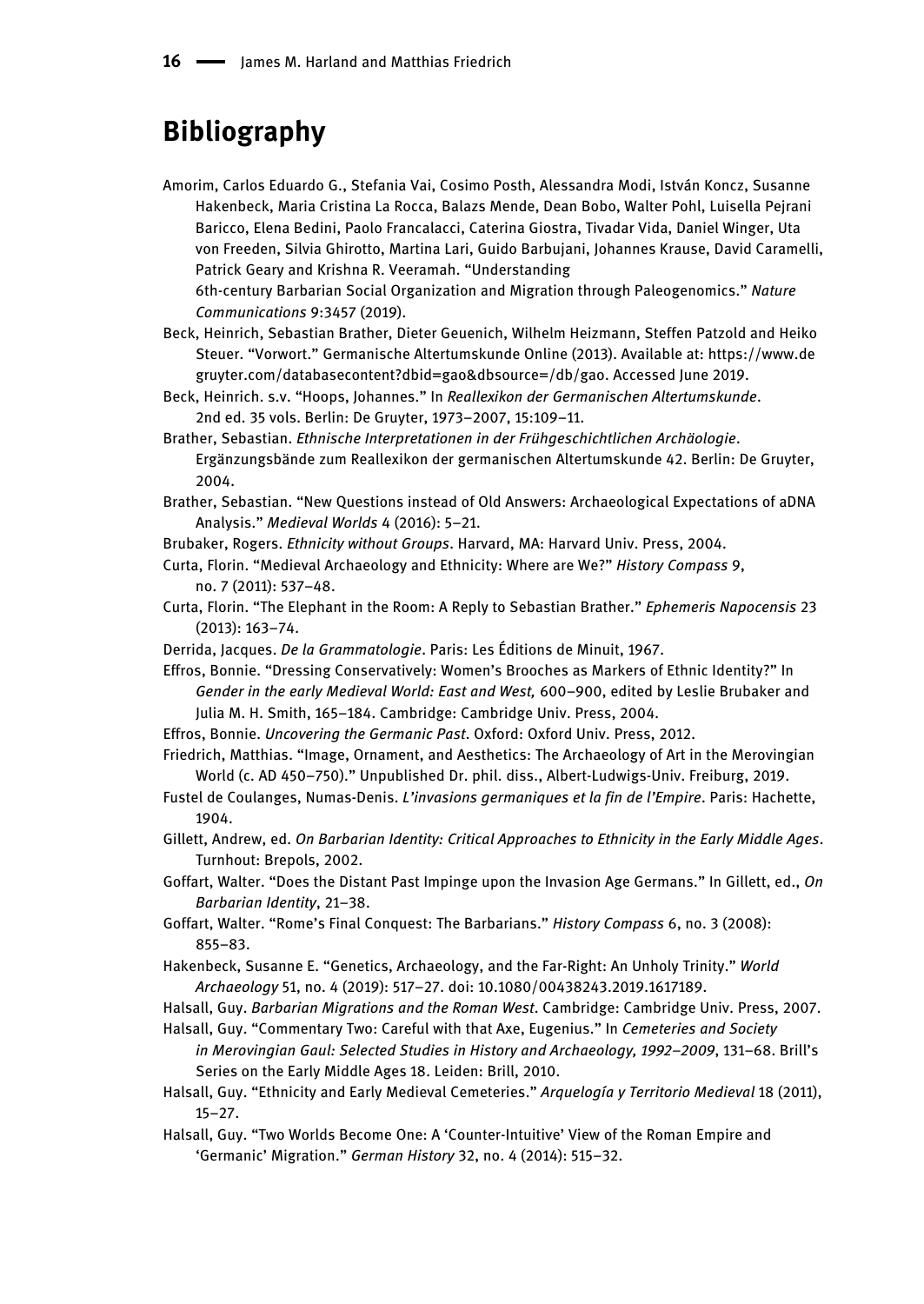- Halsall, Guy. "Transformations of Romanness: The Northern Gallic Case." In Transformations of Romanness: Early Medieval Regions and Identities, edited by Walter Pohl, Clemens Gantner, Cinzia Grifoni and Marianne Pollheimer-Mohaupt, 41–58. Millennium-Studien 71. Berlin: De Gruyter, 2018.
- Harland, James M. "Memories of Migration? The 'Anglo-Saxon' Burial Costume of the 5th Century AD." Antiquity 93, no. 370 (2019): 954–69.
- Harland, James M. 'Anglo-Saxons' and the Archaeology of Early Medieval Britain: A Modern Framework and its Problems. Amsterdam: Amsterdam Univ. Press, in press.
- Heizmann, Wilhelm and Sigmund Oehrl, eds. Bilddenkmäler zur germanischen Götter- und Heldensage. Ergänzungsbände zum Reallexikon der germanischen Altertumskunde 91. Berlin: De Gruyter, 2015.
- Heng, Geraldine. The Invention of Race in the European Middle Ages. Cambridge: Cambridge Univ. Press, 2018.
- Jones, Siân. The Archaeology of Ethnicity: Constructing Identities in the Past and Present. London: Routledge, 1997.
- Kennedy, Rebecca F., C. Sydnor Roy and Max L. Goldman, eds. and trans. Race and Ethnicity in the Classical World: An Anthology of Primary Sources in Translation. Indianapolis, IN: Hackett, 2013.
- Kennedy, Rebecca F. and Molly Jones-Lewis, eds. The Routledge Handbook of Identity and the Environment in the Classical and Medieval Worlds. London: Routledge 2016.
- Leslie, Stephen, Bruce Winney, Garrett Hellenthal, Dan Davison, Abdelhamid Boumertit, Tammy Day, Katarzyna Hutnik, Ellen C. Royrvik, Barry Cunliffe, Wellcome Trust Case Control Consortium 2, International Multiple Sclerosis Genetics Consortium, Daniel J. Lawson, Daniel Falush, Colin Freeman, Matti Pirinen, Simon Myers, Mark Robinson, Peter Donnelly and Walter Bodmer. "The Fine-Scale Genetic Structure of the British Population." Nature 519 (2015): 309–14.
- Lopez-Jantzen, Nicole. "Between Empires: Race and Ethnicity in the Early Middle Ages." Literature Compass 16, no. 9–10 (2019).
- Meier, Mischa. Geschichte der Völkerwanderung: Europa, Asien und Afrika vom 3. bis zum 8. Jahrhundert n. Chr. Munich: C.H. Beck, 2019.
- Mora, María José and María José Gómez-Calderón. "The Study of Old English in America (1776–1850): National Uses of the Saxon Past." Journal of English and Germanic Philology 97, no. 3 (1998): 322–36.
- Murdoch, Brian. The Germanic Hero: Politics and Pragmatism in Early Medieval Poetry. Cambridge: Cambridge Univ. Press, 1996.
- Murray, Alexander C., "Reinhard Wenskus on 'Ethnogenesis'." In On Barbarian Identity, edited by Andrew Gillett, 39–68.
- "Editorial: Use and Abuse of Ancient DNA." Nature 555 (2018): 559.
- Pesch, Alexandra. "The Impact of 'Wyrms': Germanic Snakes, Drakes, Saurians and Worms in the First Millennium AD." In Tiere und Tierdarstellungen in der Archäologie: Beiträge zum Kolloquium in Gedenken an Torsten Capelle, 30.–31. Oktober 2015 in Herne, edited by Vera Brieske, Aurelia Dickers and Michael M. Rind, 247–72. Münster: Aschendorff, 2017.
- Pesch, Alexandra and Sigmund Oerhl. "Runen, Thorshämmer und Schwarze Sonnen: Rezeption und Missbrauch frühgeschichtlicher Symbole und Zeichen." Archäologische Nachrichten Schleswig-Holstein (2017): 110–21.
- Pohl, Walter. "Introduction." In Strategies of Distinction: The Construction of the Ethnic Communities, 300–800, edited by Walter Pohl and Helmut Reimitz, 1–15. Leiden: Brill, 1998.
- Pohl, Walter. "Ethnicity, Theory, and Tradition: A Response." In Gillett, ed., On Barbarian Identity, 221–40.